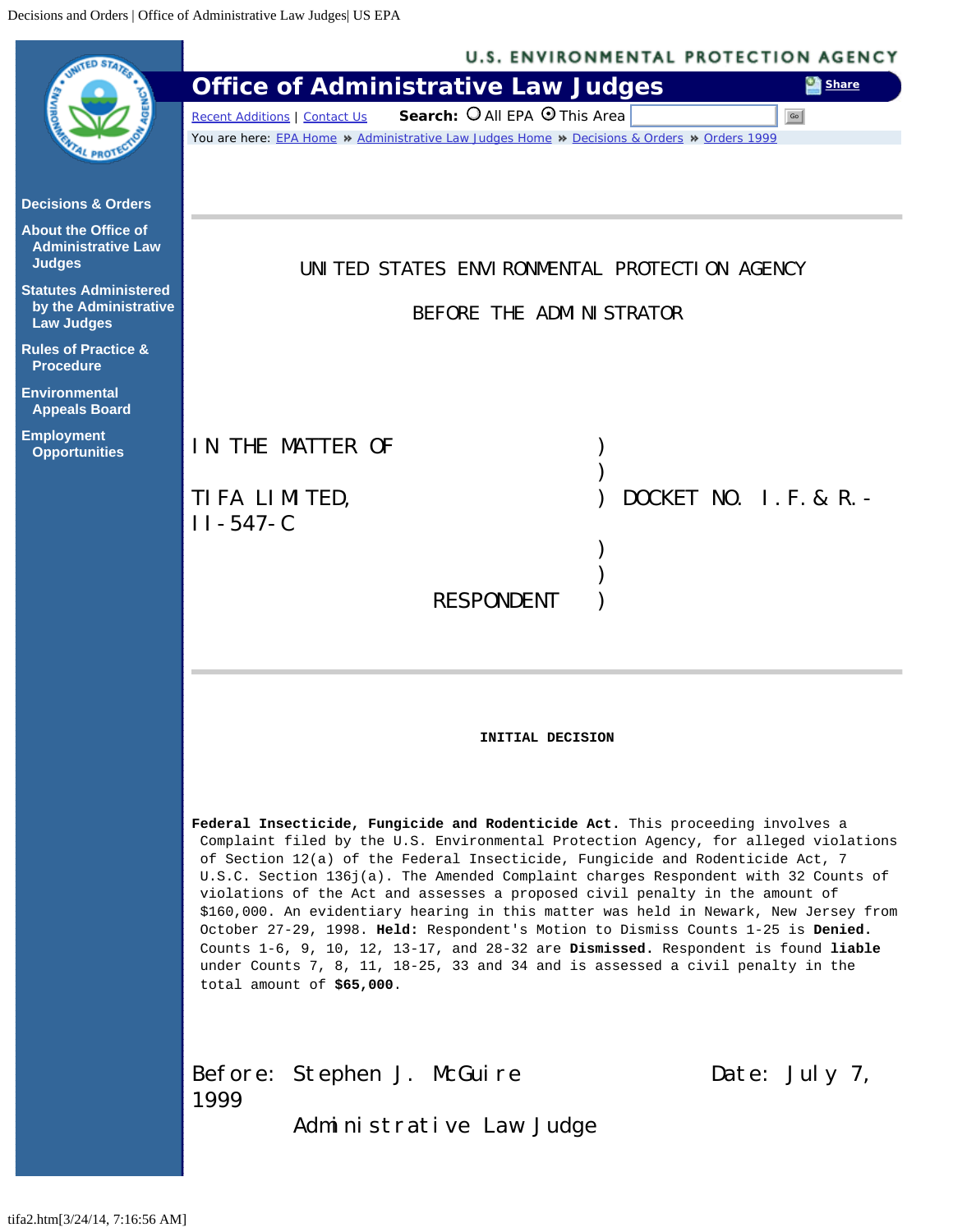# APPEARANCES:

Counsel

Counsel

 For Complainant: Damaris Urdaz Cristiano Bruce Aber Assistant Regional

Office of Regional

 U.S. EPA, Region 2 290 Broadway New York, New York 10007

**Marcus** 

For Respondent: David C. Roberts, Esq. Norris, McLaughlin &

> 721 Route 202-206 Bridgewater, N.J. 08807

# **I. INTRODUCTION**

This is a civil administrative proceeding instituted by issuance of a Complaint on September 30, 1997, by the United States Environmental Protection Agency, Region 2, New York, New York (Complainant/EPA). The Complainant commenced this action pursuant to Section 14(a) of the Federal Insecticide, Fungicide, and Rodenticide Act (FIFRA), 7 U.S.C. Section 136 et seq., and pursuant to 40 C.F.R. Part 22, of the Consolidated Rules of Practice Governing the Administrative Assessment of Civil Penalties and the Revocation or Suspension of Permits (Consolidated Rules).

The original Complaint alleged 34 counts of violation of Section 12(a) of FIFRA, 7 U.S.C. Section 136j(a)(Complainant's Exhibit 24). $(1)$  By Orders issued August 12, 1998 and October 22, 1998, respectively, EPA's Motions to Amend its Complaint were granted as to Counts 24 and 32.

Subsequent to the filing of pre-hearing exchange materials, EPA withdrew Counts 26 and 27 of the Complaint. Accordingly, the proposed penalty was reduced to \$160,000, for the 32 Counts remaining in the Amended Complaint. At the evidentiary hearing, held in Newark, New Jersey, October 27-29, 1998, EPA offered into evidence, Exhibits CX-1 through CX-29 and called seven fact witnesses and one expert witness. Respondent introduced fourteen exhibits, RX-1 through RX-14, and called two fact witnesses.

# **II. FINDINGS OF FACT**

1. Respondent, Tifa Limited, owns a production and distribution facility located at Tifa Square, Millington, New Jersey. Respondent manufactures, repackages and relabels industrial organic chemicals, including, but not limited to the pesticides "Chem-Sect Brand Cube Root" (EPA Reg. No. 1439-236); "Chem-Sect Brand Rotenone Resins" (EPA Reg. No. 1439-259); "Chem-Sect Brand ChemFish Regular" (EPA Reg. No. 1439-157); and "Chem-Fish Synergized" (EPA Reg. No. 1439-159) (CX-25 Joint Motion To Move Stipulated Facts and Law in Evidence, paragraph 5). Tifa also owns rental real estate property (Tr. II at 42). Its president is Carol J. Blochinger.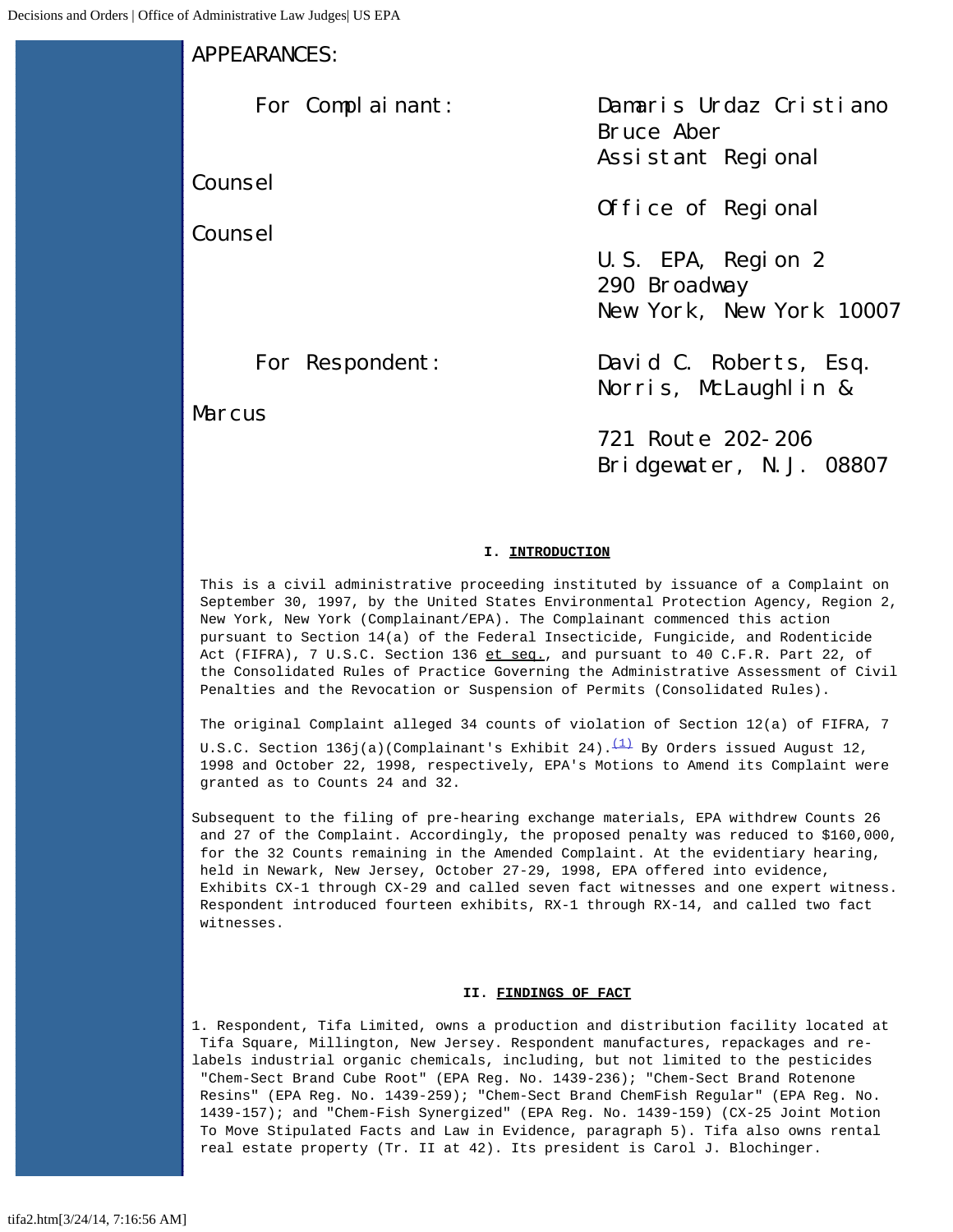2. In 1987 and 1988, as mandated by Section 3(g) of FIFRA, EPA's Office of Pesticide Programs conducted a systematic reassessment and reregistration of the thencurrently registered pesticides (Tr. I, 35, 37). This process resulted in new registration standards for the subject pesticides. The registration standard set forth EPA's evaluation of all available data pertaining to the subject pesticide and its registered uses, including the sufficiency of the data base for that pesticide in light of contemporary scientific standards.

- 3. The registration standard required the collection of additional data needed by EPA through a "Data Call-In Notice" pursuant to Section  $3(c)(2)(B)$  of FIFRA. Under the Data Call-In Notice, the registrants were required to provide essential but missing scientific studies or any new data needed to fill gaps in knowledge and evaluate fully the safety of the pesticide (Tr. I, 36). These studies or data, including but not limited to, chemical, toxicological, environmental characteristics and fate of a pesticide, form an integral part of the data base used to reassess each pesticide during reregistration (Tr. I, 33-41; CX-9).
- 4. On October 7, 1988, EPA issued a new registration standard for pesticide products containing "rotenone" as an active ingredient, along with a Data Call-In Notice letter which required registrants of products using the active ingredient "rotenone" to develop and submit detailed specified data to EPA (Tr. I, 36- 37).Failure to comply with the data requirements of the registration standard constituted a basis for suspension under FIFRA Section  $3(c)(2)(B)(CX-9)$ .
- 5. In 1988, Tifa was a rotenone registrant (Tr. I, 37). As such, it was required to submit data under the Data Call-In Notice requirements because there was certain data the EPA did not have for Tifa's pesticide rotenone products (Tr. I, 37-38). Tifa failed to submit the required data under the October 1988, Data Call-In Notice (Tr. I, 38).
- 6. On October 18, 1995, as a result of its failure to comply with the Data Call-In Notice, EPA issued a Notice of Intent to "Suspend the Registration of Pesticides Products Containing Rotenone for Failure to Comply with the Rotenone Data Call-In Notice, dated October 1988" ("NOITS")(CX-9; CX-25, par.7). Pursuant to Section  $12(a)(2)(J)$  of FIFRA, 7 U.S.C. Section  $136j(a)(2)(J)$ , it is unlawful for any person to violate any Suspension Order issued under Section  $3(c)(2)(B)$  of FIFRA, 7 U.S.C. Section 136(a)(c) (2)(B)(CX-25, par. 6).
- 7. The NOITS Order consisted of a product list, requirement list and explanatory appendix. The NOITS Order notified Tifa that the registration of certain of its specified pesticides would be automatically suspended within 30 days of receipt unless Tifa either requested a hearing and/or took steps to comply with the

requirements of the Data Call-In Notice  $(CX-9) \cdot \frac{(2)}{2}$  The NOITS Order stated that the only allowable issues which could be addressed at a hearing were whether the respondent failed to take the actions required by the NOITS Order and whether EPA's decision regarding the disposition of then existing products was consistent with FIFRA(CX-9).

8. The NOITS Order further provided that any hearing must take place within 75 days after the Agency's receipt of any hearing request. To request a hearing, the respondent was required to provide three copies of the request to the EPA Hearing Clerk and a copy to Rick Colbert, the signatory of the NOITS Order. The Order further stated that a request for hearing "must be received by the Hearing Clerk by the 30<sup>th</sup> day of your receipt of this Notice in order to be legally effective"..."Failure to meet the 30 day time limit will result in automatic suspension of your registration(s) by operation of law and, under such circumstances, the suspension of the registration for your affected product(s) will be final and effective at the close of business 30 days after your receipt of this Notice and will not be subject to further administrative review"(CX-9 at 2-3).

9. Tifa received the NOITS Order on October 23, 1995 (CX-10). By its terms, the NOITS Order was to take effect as the final Suspension Order, 30 days after receipt by the Respondent or November 22, 1995. However, EPA entered the Suspension Order on November 21, 1995 (CX-24; Tr. I, 25, 44), or 29 days after Respondent's receipt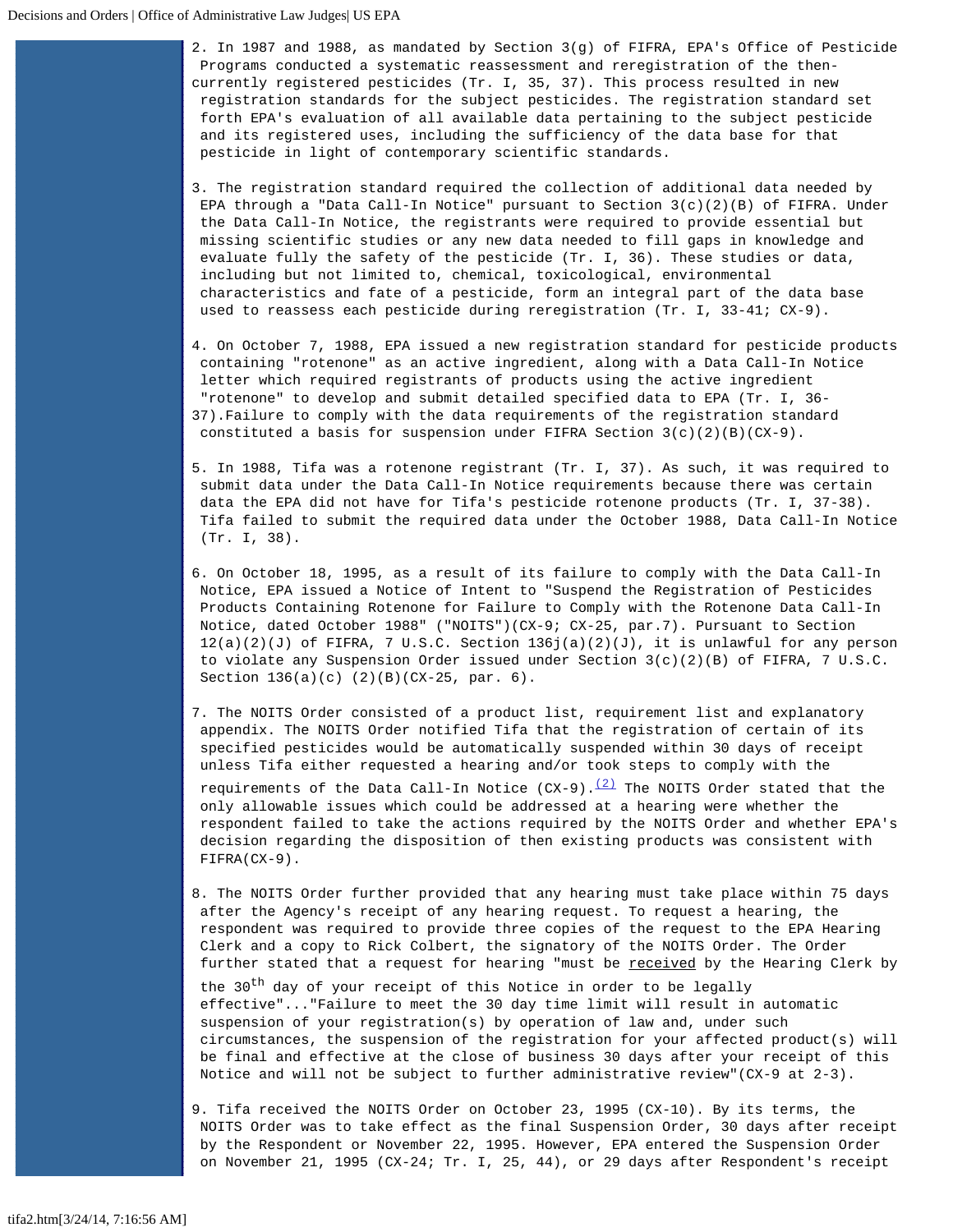of the NOITS Order.

10. Subsequent to its receipt of the NOITS Order, Tifa alleges that it timely requested a hearing. As support for its assertion, Tifa introduced RX-8, an

unsigned letter<sup>(3)</sup> prepared by Tifa's general manager, Mr. Arnold Livingston, dated November 5, 1995, and addressed to Rick Colbert, the signatory of the NOITS Order. Bessie Hammiel, EPA Hearing Clerk and Francesca Liem of EPA's Office of Compliance, were indicated as receiving "carbon copies" ("cc") of the alleged request for hearing. However, Mr. Colbert, Ms. Hammiel, and Ms. Liem all testified that they had no record of having ever received from Tifa either a written or verbal request for hearing (Tr. I, 33-34,43,57,62-64,81-82,102,110-11).

11. Tifa also introduced exhibits RX-5 and RX-6, two letters dated November 20, 1995, to Mr. Colbert, which Tifa asserts were sufficient to put Complainant on notice that Respondent objected to the entry of the Suspension Order. Each letter references the October 18, 1995, Rotenone Data Call-In Notice covering four of Tifa's products. Tifa advised EPA in RX-5, that the various studies requested were being undertaken and "should be completed within the next 90 to 120 days at which time it will be sent to EPA. *Therefore,* we request *that you delay this matter of suspension until April 30, 1995 [sic] to permit filing the necessary report" (Emphasis Supplied).*

- 12. RX-6 advised Mr. Colbert that "in view of the difficulties the laboratory had in obtaining standard samples of known impurities in or associated with rotenone and the new analytical techniques work involved, it will take approximately 6-9 months to complete this work. *We request that you grant Tifa an additional 12 months delay on this procedure 62-1(b) and hold this matter of proposed suspension in abeyance. We understand that another registrant had received a [sic] one additional year in order for them to finalize and develop similar technical data studies. We trust that this request will meet with your approval" (Emphasis supplied).*
- 13*.* Immediately prior to the submission of RX-5 and RX-6, a government-wide shutdown occurred on November 14-19, 1995. A second shutdown occurred from December 18, 1995, to January 11, 1996. The shutdowns affected EPA's operations such that the November 20, 1995, submissions (RX-5 and RX-6), were not received by Mr. Colbert until January 16, 1996(Tr. I, 81,89-90).
- 14. On or about April 15, 1996, June 25, 1996, September 18, 1996, and October 1, 1996, EPA conducted inspections of Tifa's facility pursuant to Sections 8 and 9 of FIFRA, 7 U.S.C. Sections 136f and 136g, to determine Tifa's compliance with the provisions and regulations of FIFRA (CX-25, par. 10). Based on information collected during these inspections, EPA filed an administrative Complaint against Tifa on September 30, 1997, seeking a civil penalty in the amount of \$170,000(CX-24). Thereafter, the Complaint was amended wherein Counts 26 and 27 were withdrawn.
- 15. On May 11, 1998, Tifa filed its Amended Answer to the Complaint and Notice of Opportunity for Hearing. By Order dated October 22, 1998, Tifa was allowed to amend its Answer to include defenses of bias and deprivation of due process. By letter dated October 30, 1998, however, Tifa withdrew these defenses and represented that it would not seek discovery on these matters.
- 16. Subsequent to the evidentiary hearing, on October 27-29, 1998, Complainant filed its post-hearing brief on January 27, 1999. Respondent filed its post-hearing brief on March 23, 1999, and Complainant filed its reply brief on April 20, 1999.

### **III. THE AMENDED COMPLAINT**

The 32 Counts contained in the Amended Complaint assert six types of alleged violations and propose a civil penalty of \$160,000 as follows:

Counts 1 through 3, allege Tifa's importation of pesticide products whose registrations have been suspended in violation of FIFRA Section  $12(a)(2)(J)$ , 7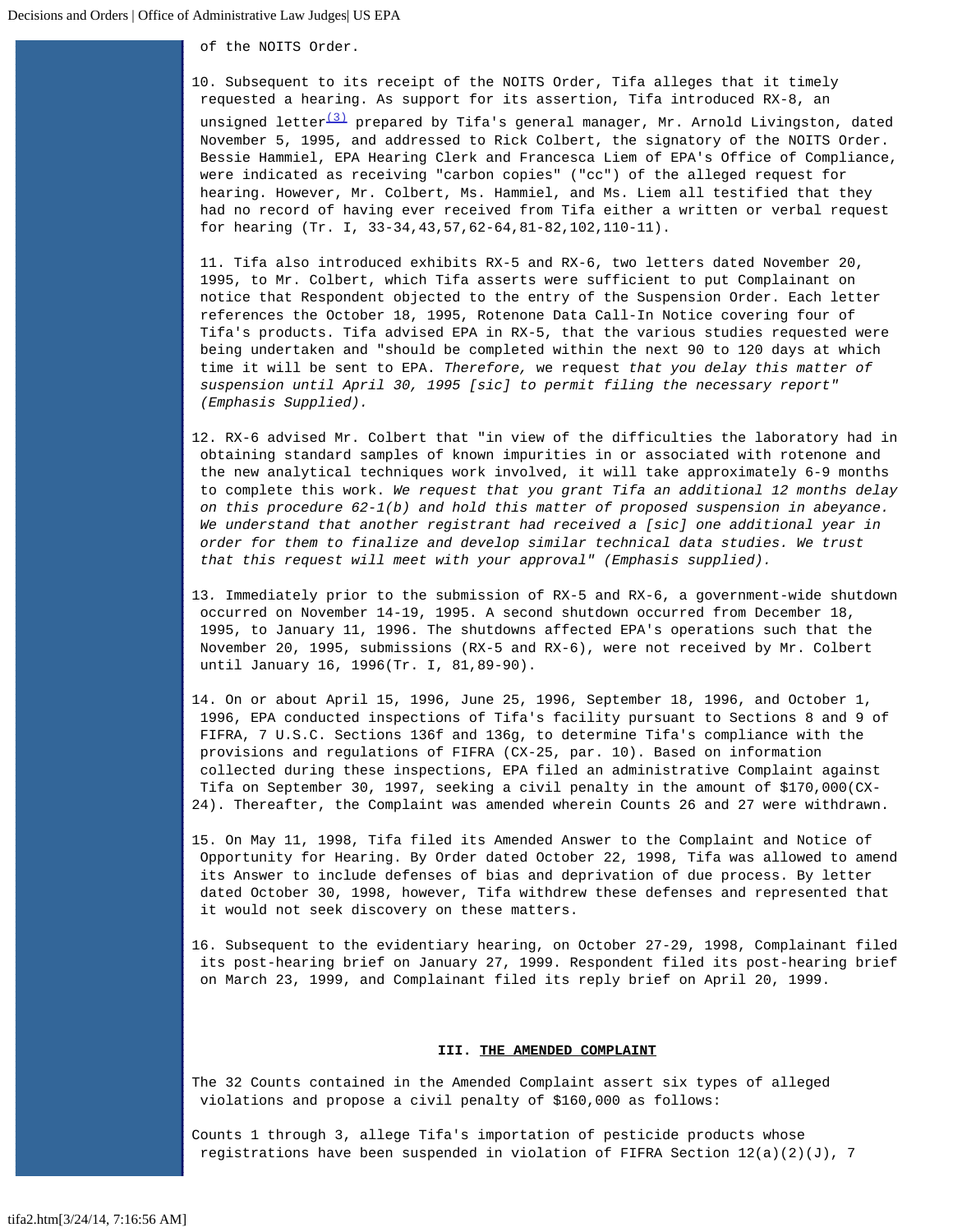U.S.C. Section 136j(a)(2)(J); Specifically, CX-25, the Joint Stipulations, assert that on January 30, 1996 (Count 1) and February 2, 1996 (Count 2), respectively, Respondent received shipments of the pesticide "Chem-Sect Brand Cube Root" ("Root") and "Chem-Sect Brand Cube Root Rotenone Powder" ("Powder"), from Lima, Peru. The Complaint also alleges that on April 1, 1996 (Count 3), Tifa received a shipment of "Powder" from Lima, Peru.

Counts 4 through 12 allege Tifa's offering for sale, pesticide products whose registrations have been suspended in violation of Section  $12(a)(1)(A)$  of FIFRA, 7 U.S.C. Section 136j(a)(1)(A); Specifically CX-25, the Joint Stipulations, asserts as to Counts 4,5,7,8, and 11, that Respondent offered to sell certain pesticides to various entities. The Complaint also alleges that on April 2, 1996 (Count 4), Respondent offered to sell "Chem-Sect Brand Fish Synergized" ("Synergized") and "Powder" to the Wisconsin State Department of Natural Resources (DNR); on December 21, 1995 (Count 5), offered to sell "Synergized" to the Iowa State DNR; on February 29, 1996 (Count 6), offered to sell the pesticide "Chem-Sect Brand Fish "Regular" (Regular) to the Missouri State Department of Conservation; on June 4, 1996 (Count 7), offered to sell "Powder" to the Nebraska State Game & Parks Commission; on June 18, 1996 (Count 8), offered to sell "Regular", to the Montana State Department of Fish, Wildlife and Parks; on August 29, 1996 (Count 9), offered to sell "Synergized" to the Oklahoma State Department of Wildlife Conservation; on August 16, 1996 (Count 10), offered to sell "Powder" to the U.S. Fish and Wildlife Service; on July 17, 1996 (Count 11), offered to sell "Regular" to the U.S. Fish & Wildlife Service, NWR, Alamo, Nevada; and on September 13, 1996 (Count 12), offered to sell "Powder" and "Synergized" to the Minnesota State Department of Conservation.

Counts 13 through 25 allege Tifa's distribution and sale of pesticide products whose registrations have been suspended in violation of Section  $12(a)(1)(A)$  of FIFRA, 7 U.S.C. Section 136j(a)(1)(A); Specifically CX-25, the Joint Stipulations, assert that on March 11, 1996 (Count 13), Respondent distributed and sold the pesticide "Powder" to King Pesticides, Ontario, Canada; on February 5, 1996 (Count 14), distributed and sold the pesticide "Chem-Sect Brand Rotenone Resins" ("Resins"), to Bonide Products, Yorksville, New York; on February 22, 1996 (Count 15), distributed and sold the pesticide "Regular" to Jaffer Chambers, Karachi, Pakistan; on February 27, 1996 (Count 16), distributed and sold the pesticide "Regular" to the Kentucky State Department of Fish & Wildlife Resources; on March 18, 1996 (Count 17), distributed & sold the pesticide "Regular", to Mr. Jeff Sweet, Franksville, Wisconsin; on June 3, 1996 (Count 18), distributed and sold the pesticides "Regular" and "Powder" to the Arkansas State Game & Fish Commission; on June 3, 1996 (Count 19), distributed and sold the pesticide "Regular" to the Missouri State Department of Conservation, St. Joseph, Missouri; on June 4, 1996 (Count 20), distributed and sold the pesticide "Regular" to the Missouri State Department of Conservation, Kirksville, Missouri; on June 12, 1996 (Count 21), distributed and sold the pesticide "Regular" to the Missouri State Department of Conservation (DOC), Cape Girardeau, Missouri; on July 15, 1996 (Count 22), distributed and sold the pesticide "Regular" to the Missouri State DOC, St. Joseph, Missouri; on July 15, 1996 (Count 23), distributed and sold the pesticide "Regular" to the Missouri State DOC, Cape Girardeau, Missouri; on July 19, 1996 (Count 24), distributed and sold the pesticide "Regular" to the Missouri State DOC, Cape Girardeau, Missouri; and on July 19, 1996 (Count 25), distributed and sold the pesticide, "Regular" to the Missouri State DOC, Kirksville, Missouri.

Counts 28 through 30 allege Tifa's offering for sale of pesticide products for nonregistered uses in violation of Section  $12(a)(1)(B)$ , 7 U.S.C. Section  $136j(a)(1)(B)$ ; Specifically CX-25, the Joint Stipulations, asserts that "Chem-Sect Cube Root Rotenone Powder" is registered for manufacturing use only (or held as a technical grade pesticide) as reflected on its label; that on April 2, 1996 (Count 28), Respondent offered for sale "Powder" to the Wisconsin DNR; on June 4, 1996 (Count 29), offered for sale "Powder" to the Nebraska Game and Parks Commission; and on August 16, 1996 (Count 30), offered for sale "Powder" to the U.S. Fish and Wildlife Service, Umatilla Refuges Complex, Umatilla, Oregon.

Counts 31 and 32 allege Tifa's distribution and sale of registered pesticide products for non registered uses in violation of FIFRA Section  $12(a)(1)(B)$ , 7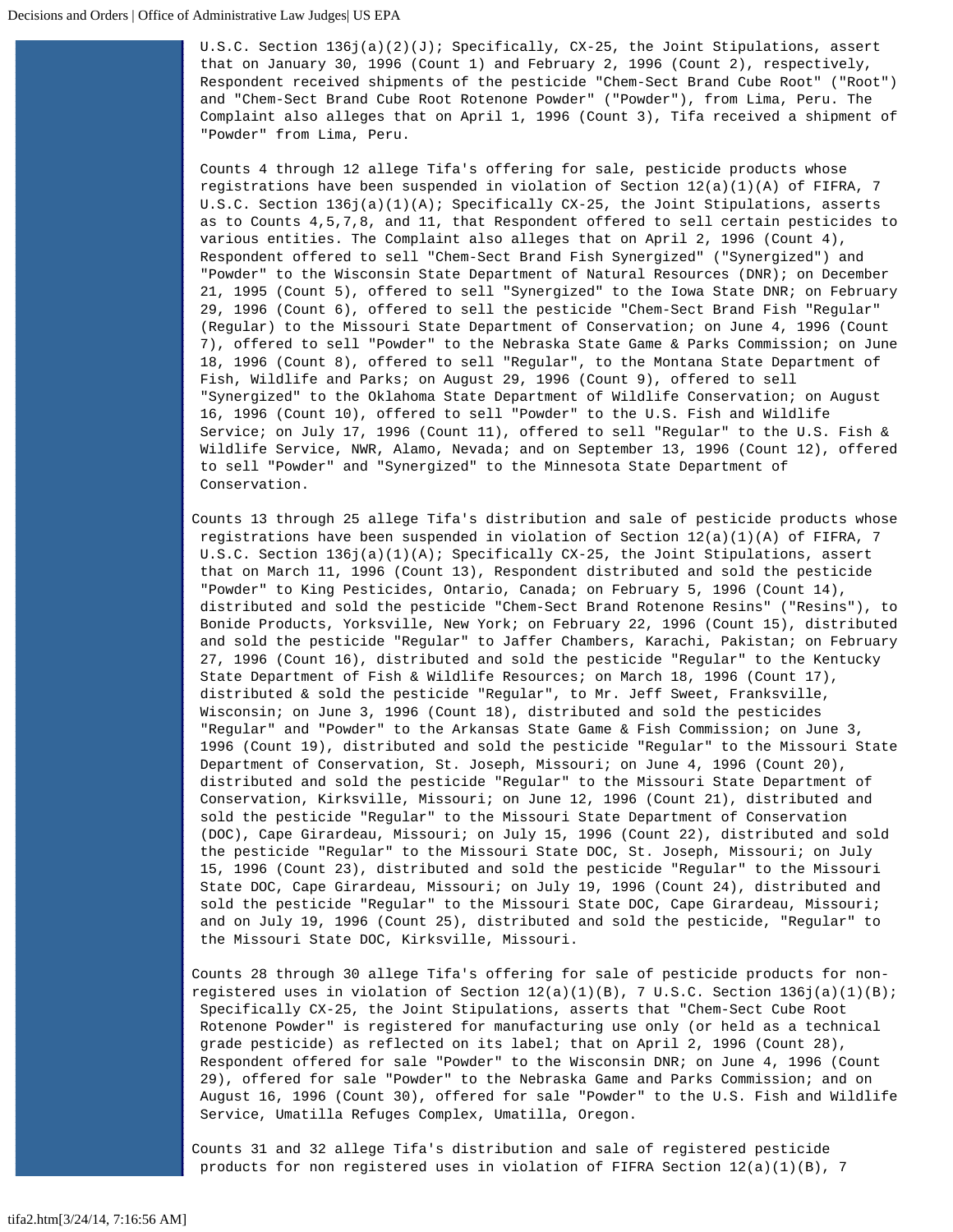U.S.C. Section 136j(a)(1)(B); Specifically CX-25, the Joint Stipulations, asserts that on June 3, 1996, Respondent distributed and sold "Powder" to the Arkansas Game & Fish Commission; and on September 26, 1996, distributed and sold "Powder" to the U.S. Fish & Wildlife Service, McNary NWR, Burbank, Washington.

Counts 33 and 34 allege Tifa's production of pesticides in a non-registered pesticide producing establishment in violation of FIFRA Section 12(a)(2)(L), 7 U.S.C. Section 136j(a)(2)(L).

### **IV. DISCUSSION**

# **A. Liability**

- Complainant's basic position is that because the terms of the NOITS/Suspension Order automatically became effective upon Tifa's proven failure to comply with the Data Call-In Order or timely request of a hearing, its subsequent activities involving the stated pesticides whose registrations were suspended, constituted violations of FIFRA, as set forth in the Complaint.
- Respondent sets forth several arguments in its defense. First, it asserts that because the Suspension Order was issued prematurely (i.e., before the 30 day period stated in the NOITS Order), it is *void ab initio*, and therefore invalid as a matter of law. Second, Respondent argues that it did timely request a hearing pursuant to the NOITS, as evidenced by the letter introduced as RX-8. In the alternative, even should RX-8 not be deemed a timely hearing request, Respondent asserts that RX-5 and RX-6, the letters dated November 20, 1995, should be construed as timely hearing requests, obviating issuance of the Suspension Order and Counts 1-25 of the Complaint.
- Third, Respondent submits that it had a good faith belief that the Suspension Order had not been entered on November 21, 1995, and that it never learned of the issuance of the NOITS Order until April 15, 1996. Fourth, Respondent disputes, as a matter of law, that it ever made "offers for sale" with respect to Counts 6,9 and 10, or "claims" with respect to the transactions underlying Counts 28-32. Finally, Respondent asserts that Complainant is equitably estopped from prevailing on Counts 10,11,26,27,30 and 32 and states that Complainant has not met its burden of proving that Respondent's establishment number was ever de-activated.

### **1. Validity of the Suspension Order**

- Respondent's first argument is without merit. The fact that the Complaint asserted that the Suspension Order, by its terms, automatically effectuated on November 21, 1995, instead of November 22, 1995, is harmless procedural error, which resulted in no prejudice to the Respondent.
- Under the rules governing this proceeding, once a party answers the Complaint, the Agency may only amend the Complaint upon motion granted by the Presiding Officer. 40 C.F.R. Section 22.14(d). This provision is modeled after Rule 15 of the Federal Rules of Civil Procedure, which governs amended pleadings. Unlike Rule 15 however, Section 22.14(d) does not specifically provide for amendments to conform to the evidence. In the Matter of Yaffe Iron & Metal Co., Inc., *TSCA Appeal No. 81-2, 1 E.A.D. 719, 721-22* (1982), aff'd*,* 774 F.2d 1008 (10<sup>th</sup> Cir. 1985), the Environmental Appeals Board (EAB), held that a presiding officer properly granted a motion to amend the Complaint after the hearing concluding that respondent was neither surprised nor prejudiced by such action. A[T]he purpose of the complaint is to give adequate notice of the alleged charge so that the charged party has an opportunity to prepare a defense"*....*a corollary to this principle is that whenever pleadings vary from the issues actually litigated, the pleadings may be amended to conform to the proof as long as there is no undue surprise. *Id*.(citing Davis, Administrative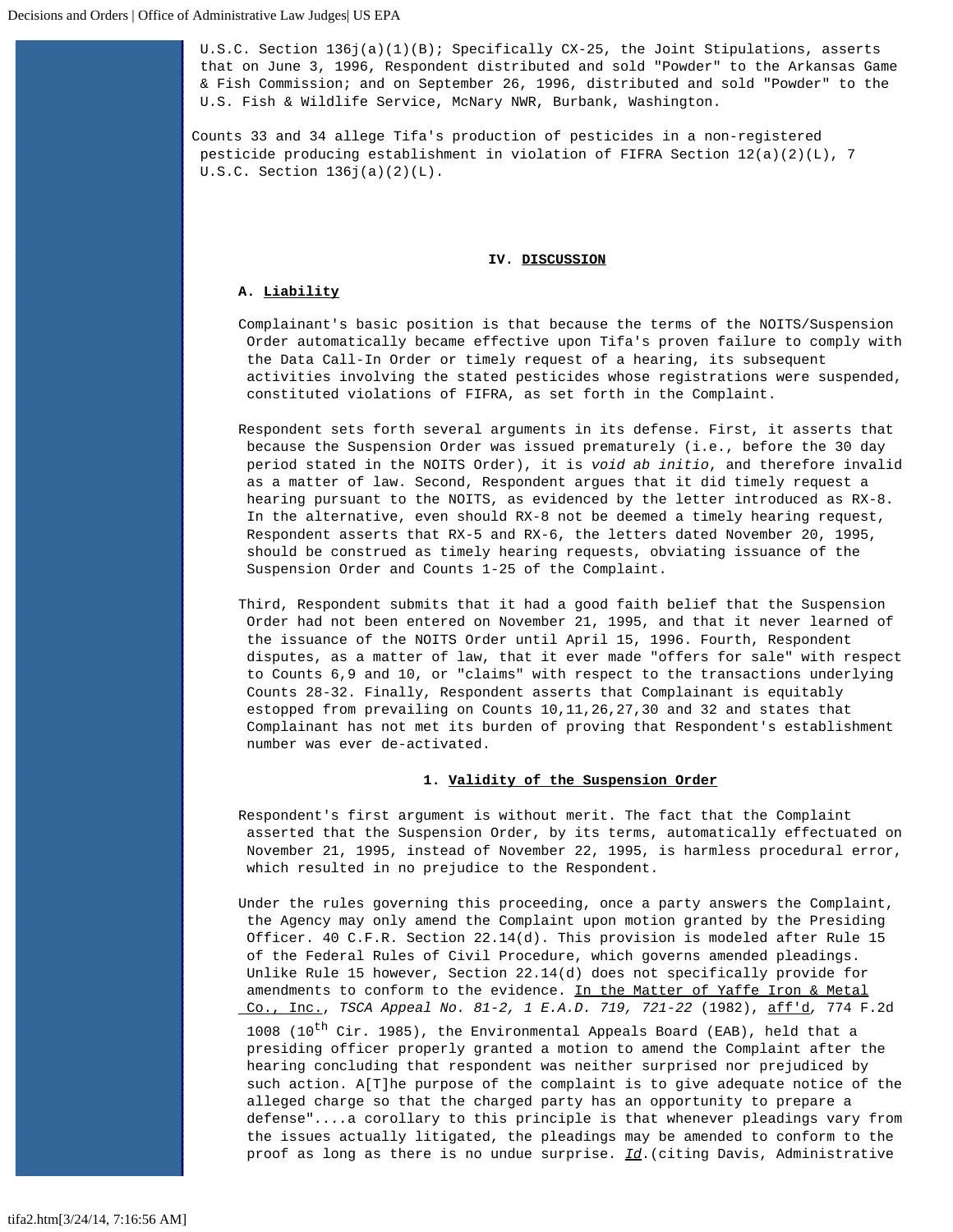Law Treatise Section 8.06 (1958)).

In Port of Oakland and Great Lakes Dredge and Dock Company, MPRSA Appeal No. 91-1, 4 EAD 170, 205 (EAB 1992), the EAB, citing Yaffe Iron*,* held that "the Board adheres to the generally accepted legal principle that administrative pleadings are liberally construed and easily amended, and that permission to amend a complaint will ordinarily be freely granted". In addition, the Court of Appeals for the Fifth Circuit has stated with regard to Rule 15(b), that pleadings may be amended to conform to the evidence unless the opposing party would actually be prejudiced thereby; and that a demonstration of actual prejudice requires evidence of "serious disadvantage". Hodgson v. Colonnades,

 Inc.*,* 472 F.2d 42,48 (5th Cir. 1973). Similarly, the Ninth Circuit has held that "leave to amend [a complaint] shall be freely given when justice so requires"...and that "the crucial factor, is the resulting prejudice to the opposing party". See Howey v. United States*,* 481 F.2d 1187, 1190-91 (9th Cir. 1973).

In the instant proceeding, the Complainant, despite the procedural error, gave Respondent adequate notice of the alleged charges against it. In addition, Respondent never presented any evidence that it was "surprised" or "disadvantaged" by the premature issuance of the Suspension Order, although it had ample opportunity to prepare a defense. Nor has Respondent contended in its post-hearing brief that it was prejudiced, in any way, by the Suspension Order being entered on November 21, 1995.

Rather, Respondent states that Complainant has been "on notice since at least the [pre-hearing exchange], that Respondent would be making this argument" and "could easily have corrected the error at trial" by asking the presiding officer to amend the pleadings to reflect the actual effective date of the Order (Respondent's Post-Hearing Brief at 2) (Emphasis supplied). However, in denying without prejudice Respondent's Motion to Dismiss Counts 1-25 at the evidentiary hearing, the presiding officer, in his discretion,  $\frac{(4)}{4}$  $\frac{(4)}{4}$  $\frac{(4)}{4}$  ruled that

 the issue raised a question of law to be addressed in the parties' posthearing briefs (Tr. I, 224-27; II, 3-4).

Complainant's failure to formally amend the Complaint at the time of hearing, was not because it wasn't prepared to do so (Tr. II, 3-4). Rather, the

presiding officer deferred the issue for post-hearing briefing.<sup>[\(5\)](#page-24-4)</sup>Under such ruling, the post-hearing argumentspresented by the Complainant support a valid judgment against Respondent which cannot be defeated by the non-conformance between the Complaint and the evidence. As stated by the Ninth Circuit in

Green v. United States, 629 F.2d 581, 584 (9<sup>th</sup> Cir. 1980)(quoting *Moores Federal Practice Section 8.05 at 8-34 (2d ed. 1979)):* "[A]t the trial stage the case is to be heard on the merits and is not to be hamstrung by faulty pleadings, unless actual, not conjectural prejudice results from the faulty pleading". Here, Respondent has made no showing that it suffered such actual prejudice as a result of the procedural error contained in the Complaint.

 Unlike Johnson v. United States*,* 990 F.2d 41 (2nd Cir. 1993), *cert denied*, 516 U.S. 880 (1995), which Respondent relies upon to support voiding the Suspension Order *ab initio,* no assessments or penalties were imposed on Respondent by the mere entering of the Suspension Order. Rather, Counts 1-25 relate to violations of the Suspension Order which occurred *after* November 1995. In fact, no penalties assessed for any of the counts contained in the Complaint relate in time to either November 21, or November 22, 1995. Johnson is thus distinguished from the facts of the instant case; the court there voided a final tax *assessment* on grounds of due process, because the plaintiff was harmed by the denial of a lengthy period of time that it was otherwise due, to file an appeal from the assessment.

Respondent here, has not shown that it was prejudiced or disadvantaged by the initial entering of the Suspension Order on November 21, 1995. Accordingly, the Complaint is deemed amended to conform to the evidence. Respondent's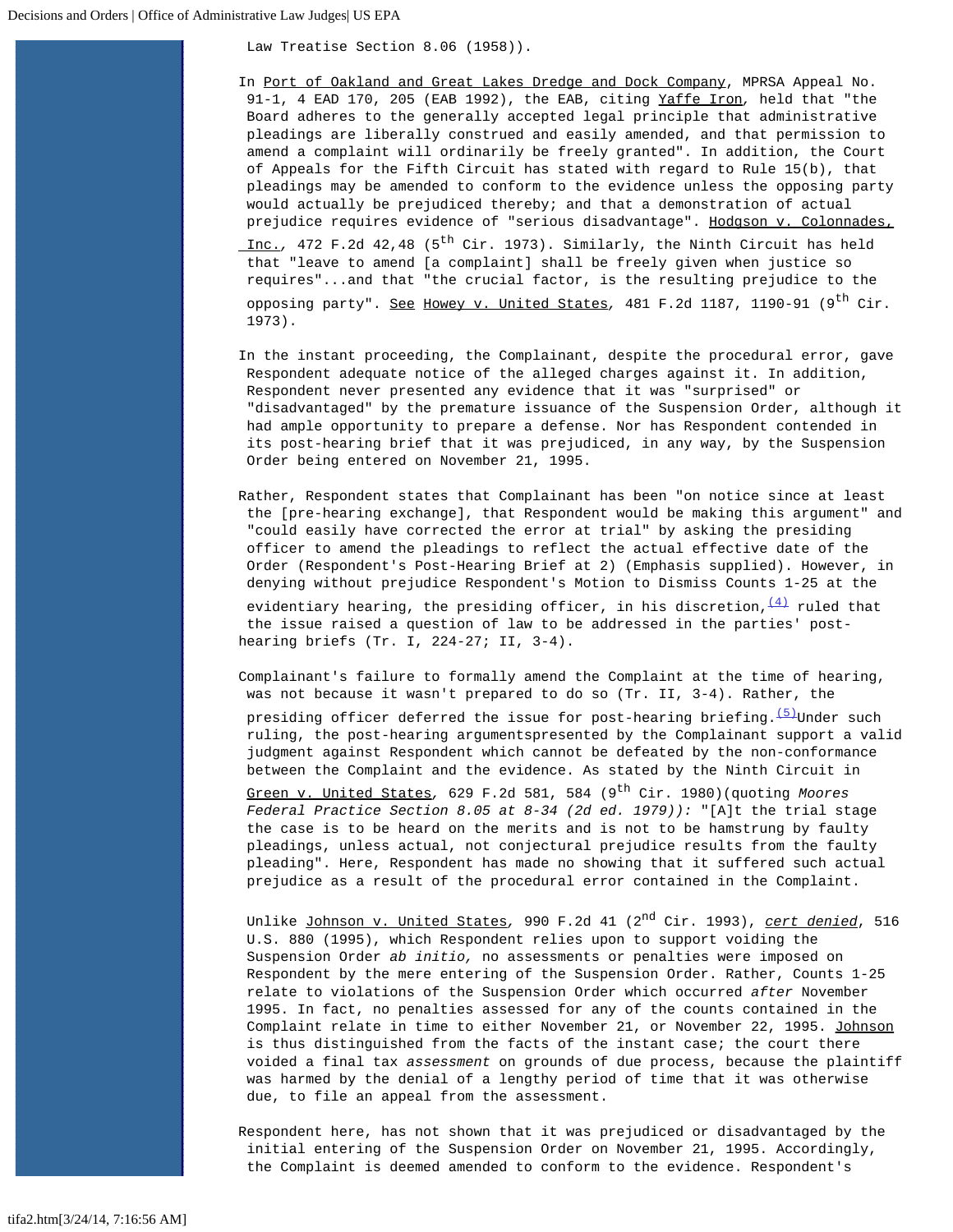reasserted Motion to Dismiss Counts 1-25, on the basis of the invalidity of the Suspension Order is therefore, **Denied.**

### **2. Respondent's Request For Hearing**

Respondent next asserts the major issue in this proceeding: whether it timely requested a hearing in response to receiving the NOITS Order on October 23, 1995(FOF Nos. 9,10). The dispute centers on whether Respondent actually mailed RX-8, a letter dated November 5, 1995, by A.M. Livingston, Respondent's manager, to Complainant, as directed in the NOITS Order (Tr. II, 124). Complainant has no record of having received any request for hearing by Respondent and presented testimony from three witnesses that the alleged request for hearing was never received by any of the alleged recipients as required by the NOITS Order(FOF No. 10).

Proof that mail is properly addressed, stamped and deposited in an appropriate receptacle has long been accepted as establishing a [strong], but rebuttable presumption of delivery to the addressee. Legille v. Dann, 544 F.2d 1,7(D.C. Cir. 1976). "Mere assertions" that a document was mailed however, will not satisfy the evidence requirement. Alphonso Gaydon v. U.S. Postal Service, 62 M.S.P.B. 198, 202-03(March 25, 1994). However, once a party has met its burden that a document was actually mailed, if the document cannot be located thereafter, it is presumed to be lost, misdirected or misfiled after reaching its destination. In re Thoro Products Co., No. EPCRA-VIII-90-04, 1992 EPA ALJ LEXIS 523, at \*43-44 (May 19, 1992).

In seeking to meet its initial burden, Mr. Livingston testified that he wrote the letter, placed it in Tifa's mail meter, and that it was mailed on November 5, 1995 (Tr. II, 127, 132-133). Moreover, Mr. Livingston testified that the letter must have been mailed, because it was never returned by the post office (Tr. II, 128-29). Based on this evidence, Mr. Livingston stated that he had "no doubt at all" that the letter was actually mailed (Tr. II, 128).

On cross-examination, however, Mr. Livingston testified that someone other than himself typed the letter, and that a "third person", whom he did not identify and did not actually observe, "took the mail to the post office [and] would come up from the " (Tr. III, 15-17; II, 127)(Emphasis supplied). In addition, he testified that "whoever typed the letter would have had the responsibility of getting the address off, and they had the documentation. *The letter was addressed to Rick Colbert, and I assume that was the address that was on there" (Tr. III, 11) (Emphasis supplied).* Mr. Livingston previously testified in an interrogatory response that it was unknown who was responsible for making sure the letter was properly addressed (Tr. III, 13; CX-32 5B).

A review of Mr. Livingston's testimony, upon which Tifa's case largely rests, does not satisfy the Court that the document(s) in issue where in fact, mailed as contended. Notwithstanding the conclusory tenor of Mr. Livingston's testimony, there appear to be several conflicts in the evidence which preclude Respondent from being afforded the benefit of the presumption that the document(s) in question were in fact, properly mailed.

First, RX-8 reflects that in addition to Rick Colbert, to whom the November 5, 1995, letter is addressed, both Ms. Hammiel, and Ms. Liem received carbon copies ("cc")(FOF No. 10). The NOITS Order (CX-9), listed Ms. Hammiel's address at page 2, and the address of Ms. Liem of the EPA Office of Compliance at page 3. The offices of each of these individuals had different mail codes, which, if carbon copied, would presumably require separate mailings by Respondent.

Throughout Mr. Livingston's testimony and Respondent's post-hearing brief however, there is no reference of Mr. Livingston (or anyone else at Tifa), having ever mailed separate carbon copies of RX-8 to the above-stated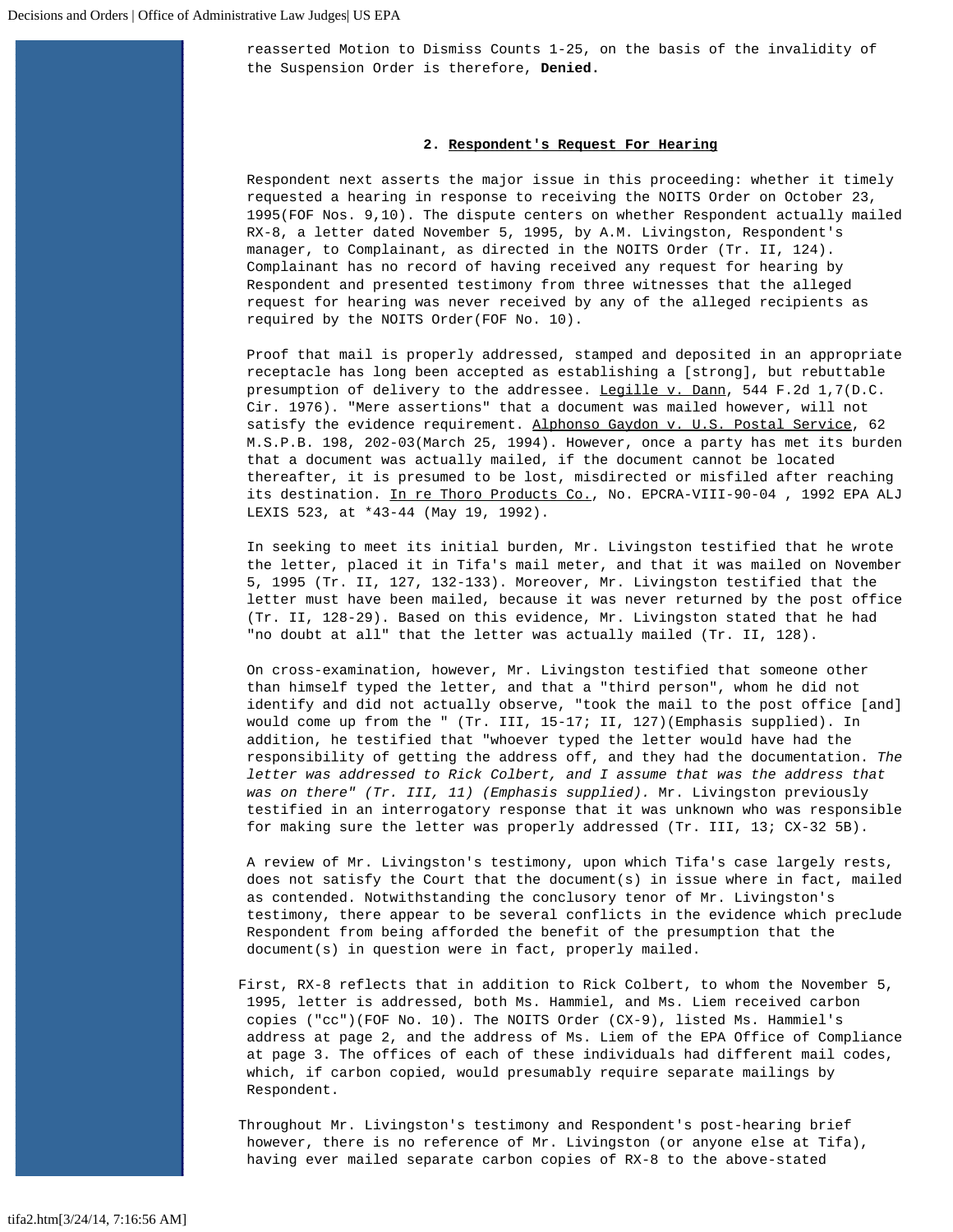recipients. There is only mention of A*the letter" [*singular*]* addressed to Rick Colbert requesting a hearing(Tr. II, 126-27, 133; Tr. III, 11,15; Respondent's Posthearing Brief at 4-5, 9)(Emphasis supplied). Moreover, Mr. Livingston never testified as to how the alleged carbon copies were addressed, prepared or mailed and whom may have done so.

The record contains other evidence which further belies the conclusion that RX-8 was actually written and mailed on November 5, 1995. At the hearing, EPA requested the Court take official notice that November 5, 1995, was a Sunday (Tr. III, 17). Mr. Livingston, however, testified that he worked on Sundays(Tr. III, 15-16) and stated that the Millington Post Office drop box that Respondent uses is open and available on Sundays. Mr. Livingston also testified that someone else typed RX-8 on the same day that he drafted it and that an unidentified third person "would come up from the plant" to take the mail to the Post Office)(Tr. II, 127; Tr. III, 15-17). No explanation was provided however, as to why the two individuals involved in typing and mailing the letter would also be working at Tifa on Sunday, November 5, 1995, or why the plant might be open on that day.

 Tifa's credibility on this issue is further eroded as Respondent made no attempt during the presentation of its case to identify the individuals allegedly involved in typing and mailing of RX-8. For a company whose staff was allegedly reduced to 9 people since 1991 (Respondent's Post-Hearing Brief at 27), the identification and testimony of such persons should not have been difficult to elicit. Such testimony would be essential in order to solicit first-hand information as to the actual preparation, addressing and mailing of the document. Short of such evidence, Mr. Livingston's testimony that he "knew for certain" that RX-8 was mailed (Tr. II, 127-28), is completely unfounded, and amounts to no more than "mere assertions", that RX-8 was actually mailed as alleged See Gaydon, 62 M.S.P.B. at 202-03.

Finally, there appears to be a discrepancy in how RX-8 was prepared. An examination of Tifa's other record correspondence, shows notations in the lower left corner with initials of who typed and signed the letter, and with numbers which Tifa's secretary, Dierdra Cerciello, testified represented computer codes (Tr. II, 115-19)(See CX-2(a), CX-2(b), CX-2(c), CX-4(I), CX-12(b), CX-12(c),CX-18, CX-26, CX-33: Rx-5, RX-6). No such notations exist on RX-8, which would indicate that the document was not typed, signed or prepared in the normal and ordinary course of business on Sunday, November 5, 1995.

EPA provided testimony from each individual who was allegedly a recipient of Respondent's November 5, 1999 letter, including Bessie Hammiel, Headquarters Hearing Clerk, and senior officials Steven Brozena, Rick Colbert and Francesca Liem of EPA's Office of Compliance. None of these individuals has any record, copy or recollection of having received the alleged request for hearing. Moreover, an extensive review of the agency's files reveals that no such letter has been received (FOF No. 10).

Mr. Brozena, the EPA official assigned to work on the Tifa matter, and who is responsible for handling incoming requests for hearings pursuant to suspension orders, testified that neither he, nor to the best of his knowledge, anyone in his office received a request for hearing from Tifa (Tr. I, 33-34, 43). Ms. Liem, a first line supervisor assigned to work on the Tifa case, and whose name is shown as a "cc" on the November 5, 1999, document, testified that she did not receive any correspondence or a verbal request from Tifa requesting a hearing (Tr. I, 57-58). She further testified that upon being presented with the November 5, 1995 document, "...we did a search and we did not find any of these documents in our system's files...[t]his kind of request would be entered into our computer system and we also checked the administrative record files and a copy wasn't there. We also checked with the hearing clerk. And the hearing clerk did not receive this kind of letter." (Tr. I, 62-64).

Mr. Colbert, who was the signatory to the Suspension Order, and to whom the alleged request for hearing was sent to, testified that he never received any correspondence or a verbal request from Tifa requesting a hearing (Tr. I, 81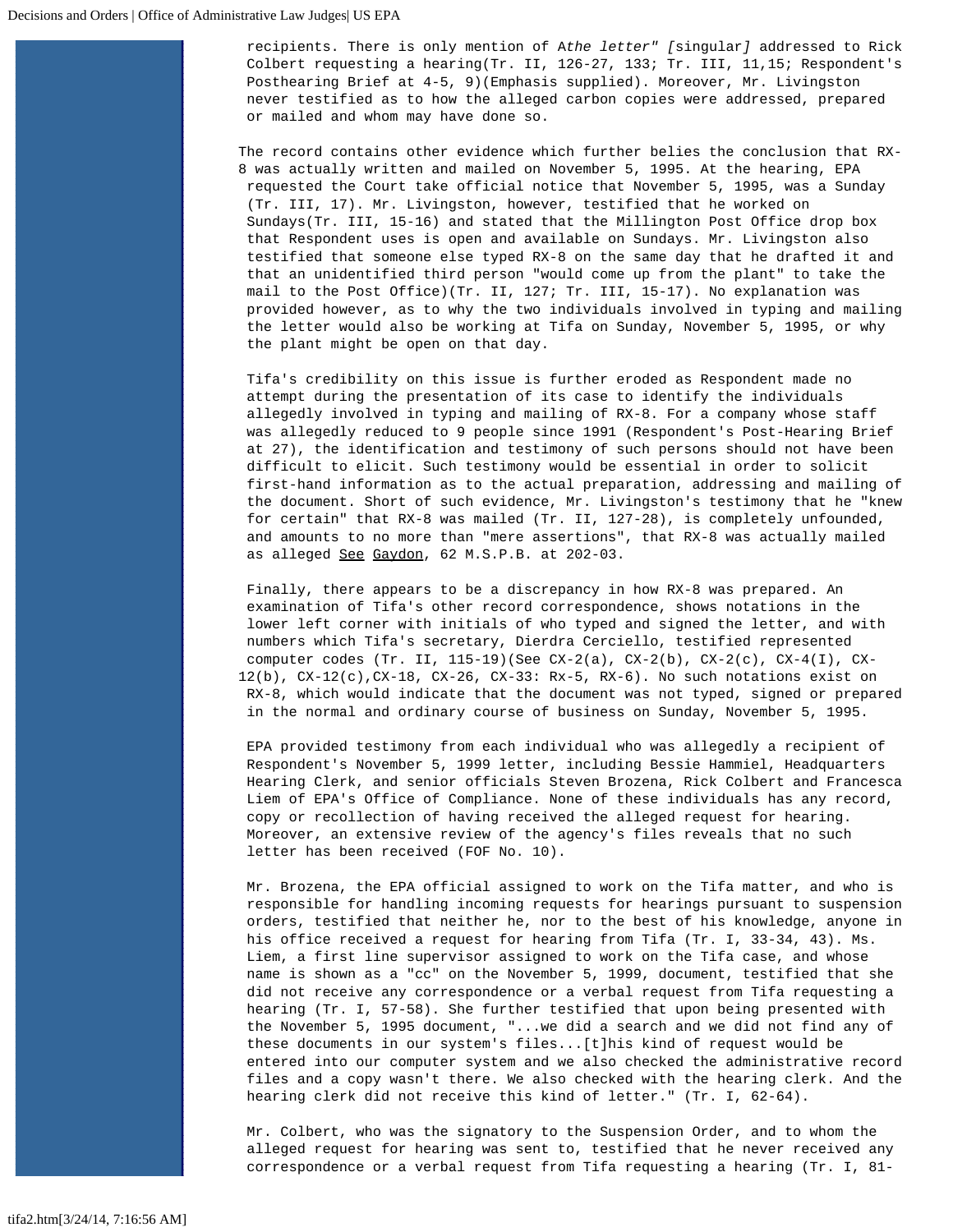82). In addition, a check of his files and with his staff revealed no such request (Tr. I, 102). Finally, Ms. Hammiel, to whom the NOITS Order required all requests for hearing to be addressed and whose name is shown as a "cc" on the November 5, 1999, document as having been sent 3 copies of Tifa's hearing request, testified that she did not receive any correspondence, written or verbal, from Tifa requesting a hearing, and never spoke to any Tifa employee about a request for hearing (Tr. I, 110-11).

Given the above evidence, Tifa has not established that it "properly addressed, stamped, and deposited" RX-8 in an appropriate postal receptacle. As such, it is not entitled to the legal presumption of delivery. See Legille, 544 F.2d at 7. EPA however, has offered persuasive testimony that in fact, the November 5, 1995, correspondence was *not* delivered to EPA. Respondent's attempts to cast doubt on the veracity of this testimony is based on nothing more than gross conjecture, which does not rebut the preponderance of evidence on this issue in Complainant's favor.

### **3.The November 20, 1995 Letters**

Respondent next asserts that RX-5 and RX-6, the November 20, 1995 letters (FOF Nos.11,12), which were mailed within the 30 day period required by the NOITS Order, contained sufficient language to put Complainant on notice that Respondent objected to the entry of a Suspension Order, and in fact, "wanted a hearing" (Respondent's Post-Hearing Brief at 10). Respondent buttresses its position by stating that the language of the NOITS Order was "difficult for a layperson to fully comprehend" and that Mr. Livingston, a non-attorney had difficulty understanding all the nuances of how one goes about requesting a hearing.

Respondent's justification for construing the November 20<sup>th</sup> letters as hearing requests is without foundation. Neither RX-5 or RX-6 can reasonably be construed as a request from Respondent for a hearing. Mr. Colbert testified that he did not interpret Respondent's requests for a "delay" or holding "in abeyance" the matter of a suspension, as a request for a hearing (Tr. I, 92- 93, 96). He further stated A[r]eceiving a request for hearing would have been a big deal because we don't get that many..."(Tr. I, 102). Similarly, Ms. Liem testified that Athis kind of thing would really get my attention...because we did not receive many of this kind of request" (Tr.I, 62).

The Agency was clearly on notice however, that specific and substantive requests for relief had been submitted by Respondent [i.e., that the agency defer action on the suspension order until April 30, 1995[sic] to permit filing the necessary report  $(RX-5)$ ; and that Tifa be granted an additional 12 months delay to file the data requested (RX-6). As such, EPA had an affirmative obligation to timely follow-up and address such requests as it had on several other occasions in dealing with Tifa on similar matters (CX-21-  $23,26; RX-4,9$ .

For example, RX-4, a fax transmittal from Tifa's registration agent, Bob Stewart to Mr. Livingston, references a telephone call from Susan Jennings, of EPA's Special Review and Reregistration Division (SRRD), in response to Tifa's "requests for waivers of the acute fish toxicity studies. Susan said that she had sent a letter in response in March of this year"... "Susan did say that EPA will be unable to grant waivers of the acute studies"(Emphasis supplied). Similarly, RX-9, a letter from EPA's Registration Division to Carol Blochlinger dated June 18, 1990, again "pursuant to your [Tifa's] letter of March 12, 1990", advised Tifa that EPA had approved the change in name and ownership of the Blue Spruce company number.

EPA continued to "follow up" with important correspondence from Tifa during 1996. CX-22, a letter dated July 15, 1996, from an EPA product manager in the Registration Division, references "your [Tifa's] letters of June 22, 25 and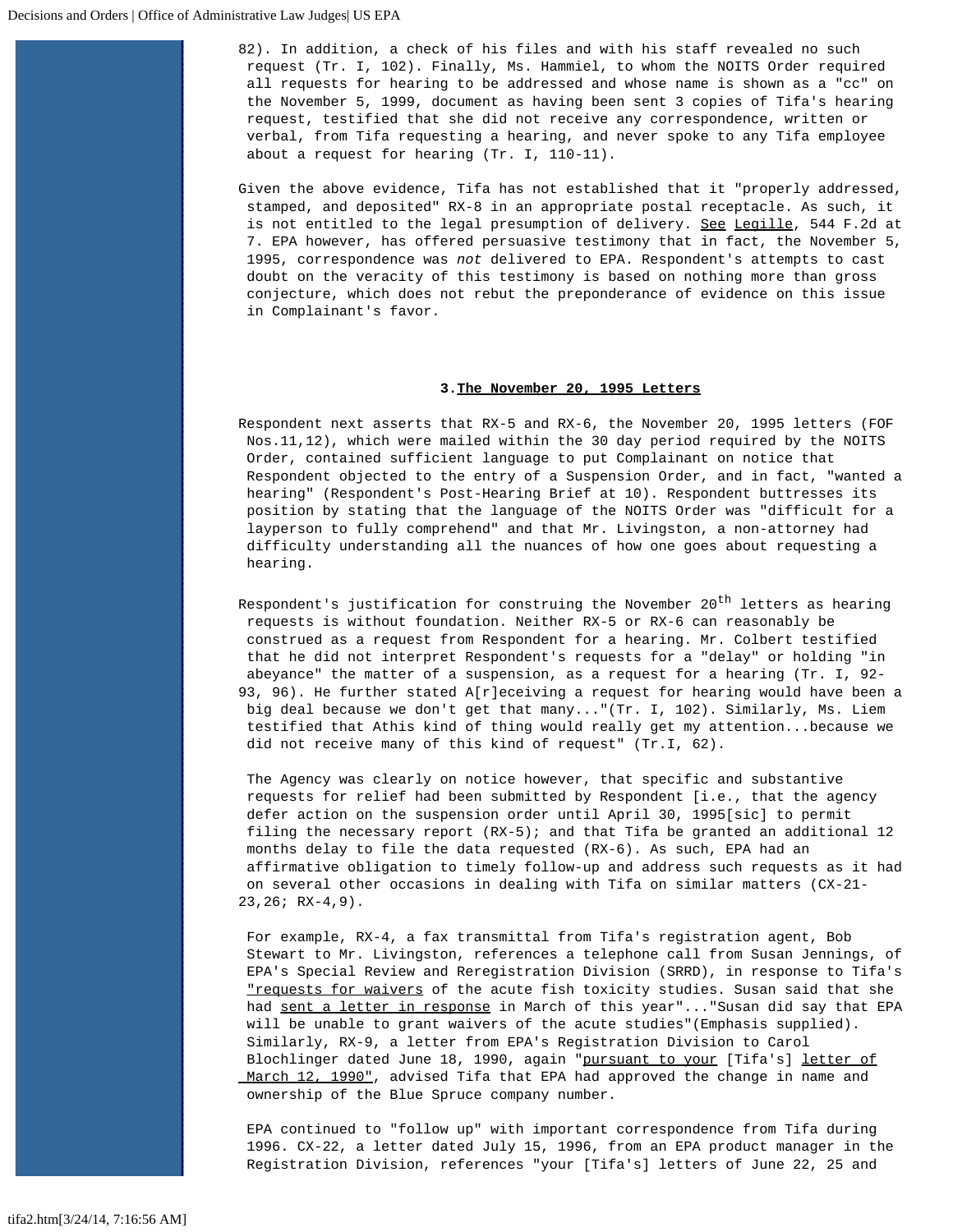27, 1996, regarding Tifa's Application for Amended Registration". CX-23 is a similar letter dated August 1, 1996, again referencing "your [Tifa's] letters of July 17, and 26, 1996". CX-26 and CX-27 also indicate a course of dealing between the parties. A letter dated February 10, 1997, from Bob Stewart to Susan Jennings references "our recent telephone conferences" regarding the test articles for the reregistration of rotenone(CX-26). Similarly, a letter dated July 2, 1996, from Dr. Enache to Ms. Blochlinger "in follow-up to our discussion we had during the June 25, 1996, inspection" is noted (Emphasis supplied).

The NOITS Order itself lists Ms. Liem's name and telephone number and states that "**ANY QUESTIONS REGARDING THE OPERATION OF THIS ORDER SHOULD BE DIRECTED TO...."** EPA, thus anticipated and purposefully set up a mechanism to respond to procedural requests or inquiries by parties under threat of suspension. EPA

was therefore remiss in not responding to the November 20<sup>th</sup> letters, if not as hearing requests, then certainly as properly submitted inquiries under the NOITS Order. Such requests were deserving of a response in much the same way EPA responded to Respondent's request for waivers in RX-4.

By ignoring such timely and pertinent requests, EPA not only left Tifa guessing as to whether its relief would be granted, but in light of the requests, it failed to affirm and/or reestablish the effective date of the Suspension Order. By taking no action on these matters, EPA contributed to Respondent's alleged good faith impression that the Suspension Order did not effectuate on November 21, 1995, and that its requests for delay in implementing the Suspension Order had not been denied. This is especially true given Respondent's understanding, correct or not, that similar relief had been granted to a previous registrant and its statement in RX-6 that "[w]e trust that this request will meet with your approval" (RX-6; FOF No.12).

EPA's inaction in not timely responding to Tifa's delay requests, resulted at least in part, from the government shutdowns (FOF No. 13). Respondent alleges that it attempted on numerous occasions to telephone EPA during the period of the shutdowns, and that its representative, Bob Stewart, was unsuccessful in contacting Rick Colbert and other EPA officials(Tr. II, 131-32). $(6)$  Whether this occurred or not, EPA clearly sent Respondent conflicting signals as to

EPA's intentions subsequent to the issuance of the NOITS Order. See Britton Construction Co., BIC Investments, Inc., and William and Mary Hammond, CWA Appeals Nos. 97-5 and 97-8 (Slip Opinion at 29-30, n. 11)( March 30, 1999) (citing In re Carsten, 211 Bankr. 719, 725B29 (D. Mont. 1997)).

As a matter of public policy, this Court is unwilling to construe adverse effects resulting from government shutdowns, against a private party doing business with a federal agency. Given EPA's failings in this case, a reassessment of the effective date of the Suspension Order is required before a determination can be made regarding the propriety of the violations alleged in the Complaint. Considering the timing and circumstance of EPA's enforcement effort in this regard, the EAB has held that it is appropriate to factor these elements into determining whether to mitigate the penalty against Respondent. See id. As such, the effective date of the Suspension Order can only be established in the context of Respondent's actual knowledge of the Order's issuance.

# **4.Respondent's Knowledge of the Suspension Order**

It is Respondent's position, as expressed through the testimony of Mr. Livingston, that Respondent did not learn of the issuance of the Suspension Order until April 15, 1996 (Tr. II, 134). On that date, Dr. Adrian J. Enache of EPA hand-delivered to Respondent a Stop Sale, Use, and Removal Order (SSURO) for the company's violation of the Suspension Order and conducted an inspection of the facility (Tr. I, 133-136; CX-2, CX-14). $\frac{(7)}{2}$  $\frac{(7)}{2}$  $\frac{(7)}{2}$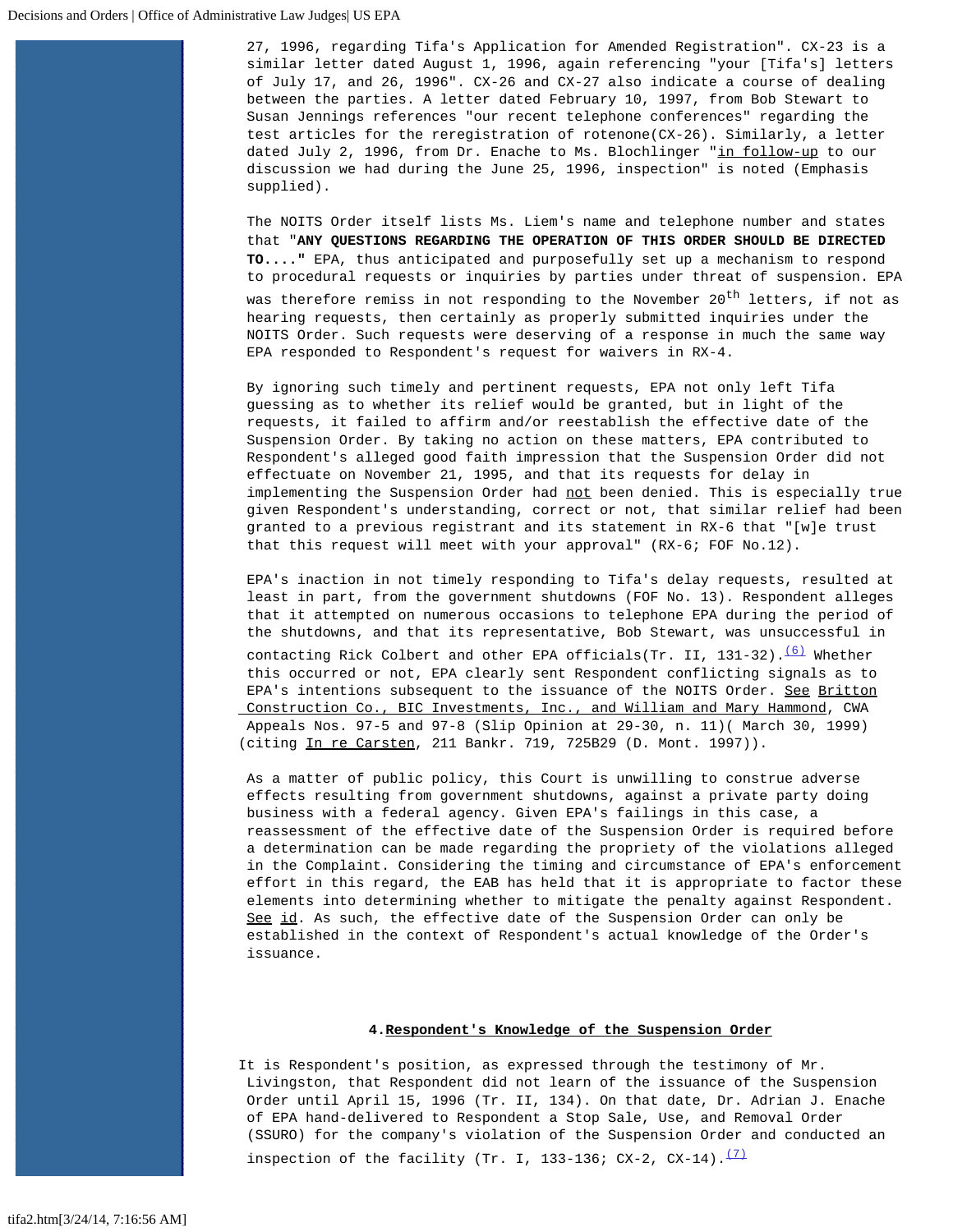EPA offers evidence that Tifa "knew that the Suspension Order had been entered prior to April 15, 1996" (Complainant's Post-Hearing Brief at 9, Reply Brief at 8). CX-2, an affidavit by Carol J. Blochlinger dated April 15, 1999, and collected by Dr. Enache during his inspection (Tr. I, 135), indicates that Tifa "sold rotenone products after November 21, 1995, the date when the Suspension Order for our rotenone products became final and effective". This document standing alone, however, does not prove EPA's argument. CX-2 does not indicate *when* Ms. Blochlinger became aware of the effective date of the Suspension Order; in addition, she did not testify at the hearing to expound on her statement.

CX-20 however, a letter dated April 8, 1996, from Tifa's consultant, Mr. Stewart, clearly imputes notice to Tifa that, as of that date, the Suspension Order was in effect, stating "[a]s you know, the subject product is currently suspended for failure to provide required data under reregistrations...Tifa is currently in the process of generating the remaining data to reinstate its registration". Similarly, CX-21, a letter dated April 9, 1996, from EPA to Mr. Stewart, clearly notified Tifa that the Suspension Order was in effect and advised that **"YOU CANNOT MARKET THESE PRODUCTS UNTIL YOU RECEIVE FORMAL NOTIFICATION FROM OUR OFFICE OF COMPLIANCE THAT THE AGENCY LIFTED THE SUSPENSION"** (CX-21 at 2).

Significantly, the content of these letters and the terms of CX-20 are consistent with the representations Tifa made to Dr. Enache during the April 15, 1996, inspection that it was aware of the Suspension Order and was in the process of providing information to EPA to have the Suspension Order lifted (Tr. I, 136-37). Based on this evidence and EPA's failure to respond to Tifa's requests to delay issuance of the Suspension Order, it is concluded that Respondent was not on actual notice of the issuance of the Suspension Order until April 8, 1996.

Accordingly, the effective date of the Suspension Order is determined to be April 8, 1996. Thus, any importation, offering for sale or distribution and sale of the suspended pesticide products by Tifa prior to that date, are found not to be in violation of Sections  $12(a)(2)(J)i12(a)(1)(A)$  of the statute. Thus, Counts 1-6 and 13-17 are considered prematurely filed and are **Dismissed**.

# **5.Whether Counts 9,10 and 12 Constituted "Offers For Sale"**

With regard to Counts 7, 8 and 11, Respondent has stipulated to the fact that it "offered to sell" the pesticide(s) as described in each of those prospective counts (CX-25 Joint Stipulations at 2-3, pars. 15-19). Thus, as to liability, these counts are not at issue. The parties do dispute however, whether the information supplied by Tifa with respect to Counts 9,10 and 12 were "offers for sale" under the statute.

At the evidentiary hearing, Dr. Enache testified that the documentary evidence in support of Count 9 is a "bid request" and "bid response", dated August 29, 1996, from Tifa to the Oklahoma Department of Wildlife Conservation (CX-4h; Tr. I, 154-55). According to Dr. Enache, in this exhibit Tifa indicates that it has the product, AChem-Sect Brand Fish Synergized" in stock, available for shipment and lists information regarding quantity and price of its product (Tr. I, 155).

Similarly, Dr. Enache testified that Count 10 is a August 9, 1996, "bid response" and order for supplies from the U.S. Fish and Wildlife Service, Umitilla National Wildlife Refuge, Oregon (CX-4i; Tr. I, 155-56). According to Dr. Enache, Tifa indicates that it has its product, "Rotenone Powder" in stock, and available for shipment and lists information and price of the product (Tr. I, 156). Finally, Dr. Enache testified that the documentary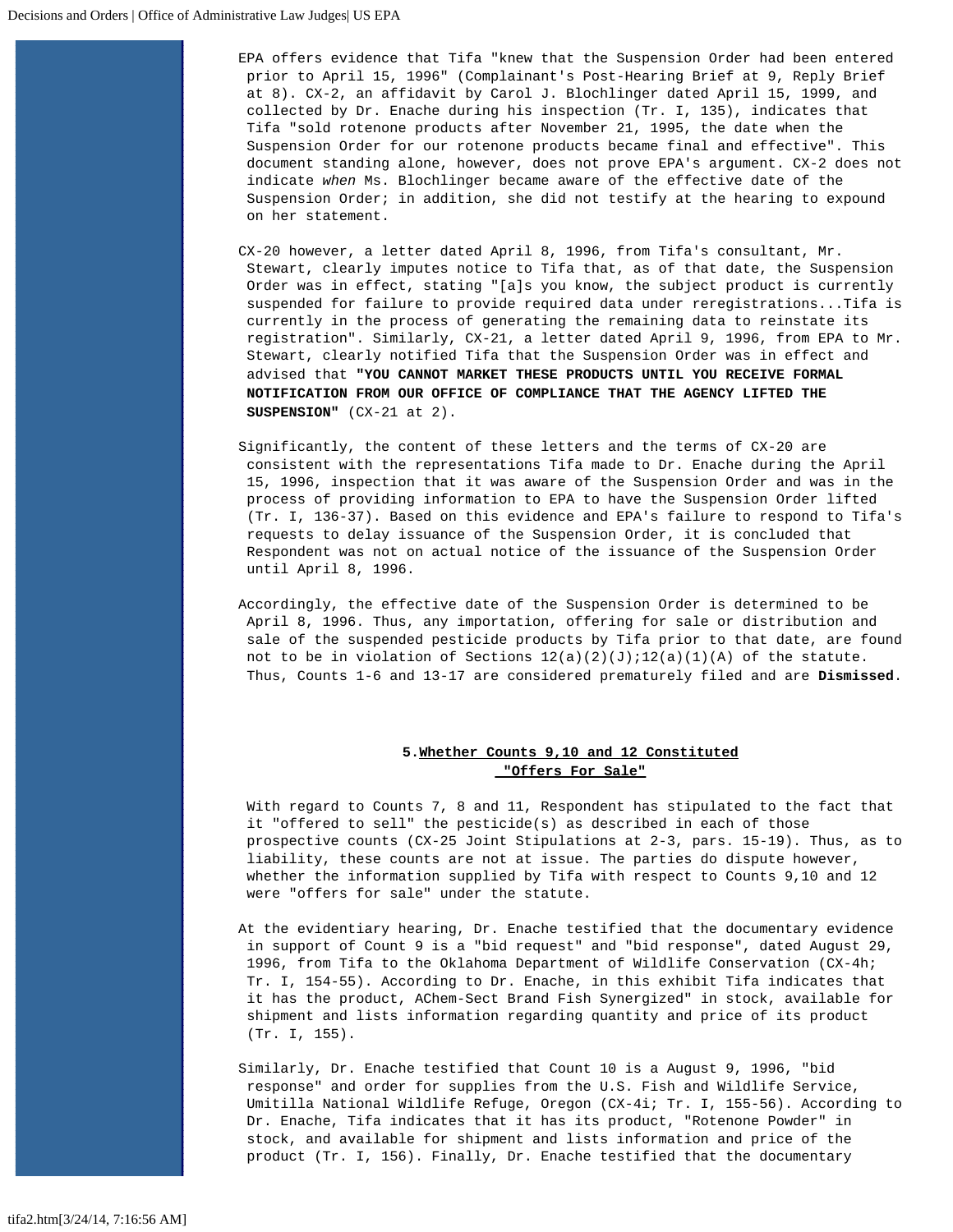evidence underlying Count 12 is a "bid response" dated September 13, 1996, from Tifa to the State of Minnesota (CX-5a; Tr. I, 156-57). According to Dr. Enache, in this exhibit, Tifa lists information regarding quantity and price of "Chem-Sect Brand Cube Root Rotenone Powder", and availability of the product for shipment (Tr. I, 157).

Section  $12(a)(1)(A)$  of FIFRA states that it shall be unlawful for any person to distribute or sell any pesticide whose registration has been suspended. The definition of to "distribute or sell" includes "offer for sale". FIFRA Section 2(gg), 7 U.S.C. Section 136(gg)(CX-25 Joint Stipulations).

Although the phrase "offer for sale" has not been specifically defined by FIFRA or the underlying regulations, the term has been recently addressed by the courts,  $\frac{(8)}{1}$  in instances where as here, a party provided price quotes for a product to a prospective buyer. In White Consolidated Industries, Inc., v. <u>McGill Manufacturing Co., Inc.</u>, 165 F.3d 1185, 1190 (8<sup>th</sup> Cir. 1999), the 8<sup>th</sup> Circuit, citing Litton Microwave Cooking Products v. Leviton Manufacturing  $\overline{CQ}$ ., 15 F.3d 790, (8<sup>th</sup> Cir. 1994), noted the general rule that "typically a price quotation is considered an invitation for an offer, rather than an offer to form a binding contract". In Litton, the Court determined that although a price quotation clearly, definitely, and explicitly manifested a willingness to become bound as required by Minnesota law, it left too many terms open for negotiation to be considered an offer. Litton, 15 F.3d at 794-95.

The Court reached a similar result in  $Day$  v. Amax, Inc., 701 F.2d 1258 (8<sup>th</sup> Cir. 1983), where a coal production consultant brought an action against a mining company for breach of contract to sell mining equipment. The Court ruled that the mining company's refusal to sell the equipment did not constitute breach of contract, reasoning "[t]he mere description of merchandise, coupled with the purchase terms, is not, in itself, sufficient to constitute a legally binding offer." Id*.* at 1263.

In W.H. Barber Company, Inc. v. McNamara-Vivant Contracting Company, Inc., 293 N.W.2d 351, 355 (Minn. 1979), an asphalt cement distributor brought an action for payment on materials delivered to two paving contractors. The contractors counter-claimed, asserting that the distributor's price quotation letter amounted to an offer to enter into a requirements contract to supply the contractors needs for work undertaken at a price that was not subject to increases. The Supreme Court of Minnesota found that the distributor's price quotation letter merely invited the contractors to make offers, and could not be used as a basis to prove a price protection term in the underlying contract. Id.

As stated in Litton, 15 F.3d at 795, it is quite conceivable that under certain circumstances a price quote or catalog may constitute an offer. See e.g., A. Belanger & Sons, Inc. v. U.S. for Use and Benefit of National U.S. Radiator

<u>Corp</u>., 275 F.2d 372 (1<sup>st</sup> Cir. 1960). The circumstances of the instant case however, do not remove Tifa's price quotations from the general rule that such documents are insufficient to constitute a legally valid offer. The test, as stated in White Consolidated Industries, 165 F.3d at 1190, citing Brown Machine, Division of John Brown, Inc. v. Hercules, Inc., 770 S.W. 2d 416, 419 (Mo.Ct.App. 1989), holding that a price quotation can amount to an offer creating the power of acceptance, is whether "[it] appear[s] from the price quote that assent to the quote is all that is needed to ripen the offer into a contract".

An examination of the underlying documents which support Counts 9, 10, and 12 (CX-4h, CX-4i and CX-5a, respectively), clearly do not indicate terms sufficient to constitute binding offers. CX-4h shows that the Oklahoma Department of Wildlife Conservation (ODWC) merely requests Tifa to "please quote on the attached specifications". In response, Tifa filled in a blank on the ODWC form which provided a price per gallon for its Chem Fish product. Similarly, CX-4i shows that Tifa provided a "quote" on quantities of rotenone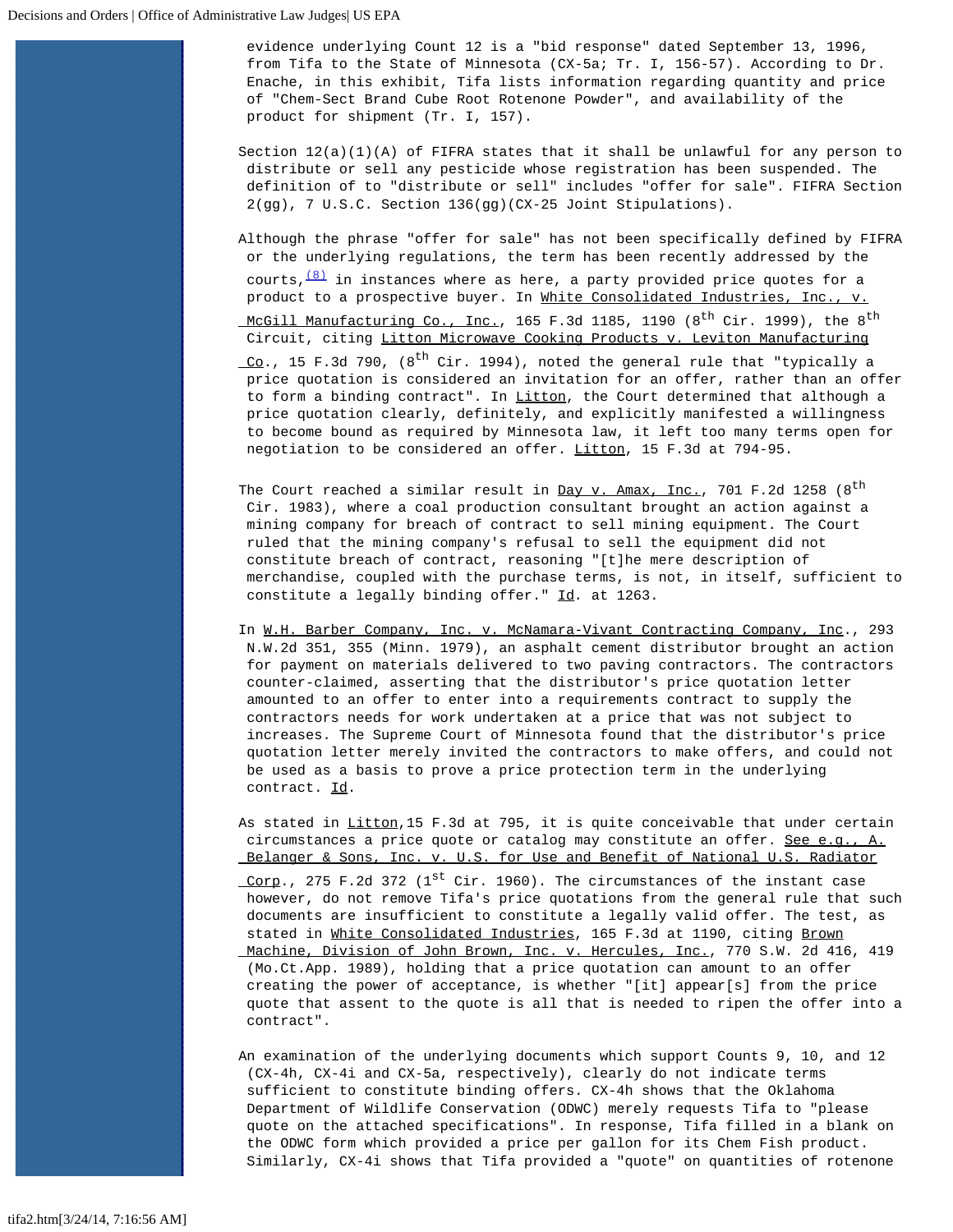Powder and Chem Fish Regular. Tifa even notes that "we can reserve this material for you but cannot ship it until we receive approval on our updated label with the EPA". Thus, further negotiations between the parties would have been necessary to reach agreement on shipping dates, etc. CX-5a likewise shows Tifa merely confirmed a price quote on quantities of rotenone Powder to the State of Minnesota. Mr. Livingston testified that it is standard operating procedure for many state and federal agencies to seek pricing information "in order to determine whether they have sufficient budget to proceed with the purchase of any material." (Tr. II, 158-59).

Although the documents cited by EPA contain certain definite and explicit terms, none of them included sufficient terms to create a binding contract: such as delivery or payment terms, and shipping and insurance provisions. It would be difficult therefore, to maintain that they left "nothing for negotiation" as required in Litton. Rather, there were several unstated terms which would have to be negotiated before acceptance would ripen the quotes into contracts. See Litton, 15 F.3d at 795.

EPA has therefore not met its burden of demonstrating that the documents contained in CX-4h, CX-4i and CX-5a constituted "offers for sale" under Sections  $12(a)(1)(A)$  and  $2(gg)$  of FIFRA. Accordingly, Counts 9, 10 and 12 are **dismissed.**

# **6.Whether Tifa Made "Claims" With Respect To The Transactions Underlying Counts 28-32**

Counts 18-25 generally allege that Respondent distributed and sold pesticides whose registrations were suspended during the effective period of the Suspension Order (determined to be April 8, 1996), in violation of Section  $12(a)(1)(A)$  of FIFRA, 7 U.S.C. Section  $136j(1)(A)(CX-24)$ . Respondent stipulated that it "distributed and sold" specific pesticides from June 3, 1996 (Count 18) to July 19, 1996 (Count 25)(CX-25, Joint Stipulations, paragraphs 25-32). Thus, the transactions identified in Counts 18-25 occurred within the effective period of the Suspension Order when the registrations for "Chem-Sect Brand Cube Root", "Chem-Sect Brand Rotenone Resins", "Chem-Sect Brand Chem Fish Regular" and "Chem-Fish Synergized" were suspended. Therefore, as to liability, these counts are not at issue, given Respondent's distribution and sale of suspended pesticides, which violated Section 12(a)(1) (A) of FIFRA, 7 U.S.C. Section  $136j(a)(1)(A)$ , as alleged in Counts  $18-25$ .

As to Counts 28-32, the issue presented is whether by selling Cube Root, a manufacturing use product, to end users, Tifa made an "implicit claim" that the product may be appropriately used for end use purposes. Such use, Complainant argues, differs from the claims asserted on the product label and required in connection with its registration, and therefore violates FIFRA Section 3, 7 U.S.C. Section 136j (a)(1)(B)(Tr. I, 211).

Section  $12(a)(1)(B)$  provides that it shall be unlawful for any person to distribute, sell or offer for sale any registered pesticide if any claims made for it as a part of its distribution or sale substantially differ from any claims made for it as part of the statement required in connection with its registration under Section 3 of FIFRA, 7 U.S.C. Section 136a. Section 3(c) of FIFRA provides that "[e]ach applicant for registration of a pesticide shall file with the Administrator a statement which includes...(c) a complete copy of the labeling of the pesticide, a statement of all claims to be made for it, and any directions for its use...".

According to Dr. Enache, all claims that are part of the statement required in connection with the registration of a pesticide must be included on the label for that product (Tr. I, 164-65). Dr. Enache testified that he collected the label for the pesticide product, "Chem-Sect Brand Cube Root" rotenone powder during the April 15, 1996, inspection of Respondent's facility (Tr. I, 167).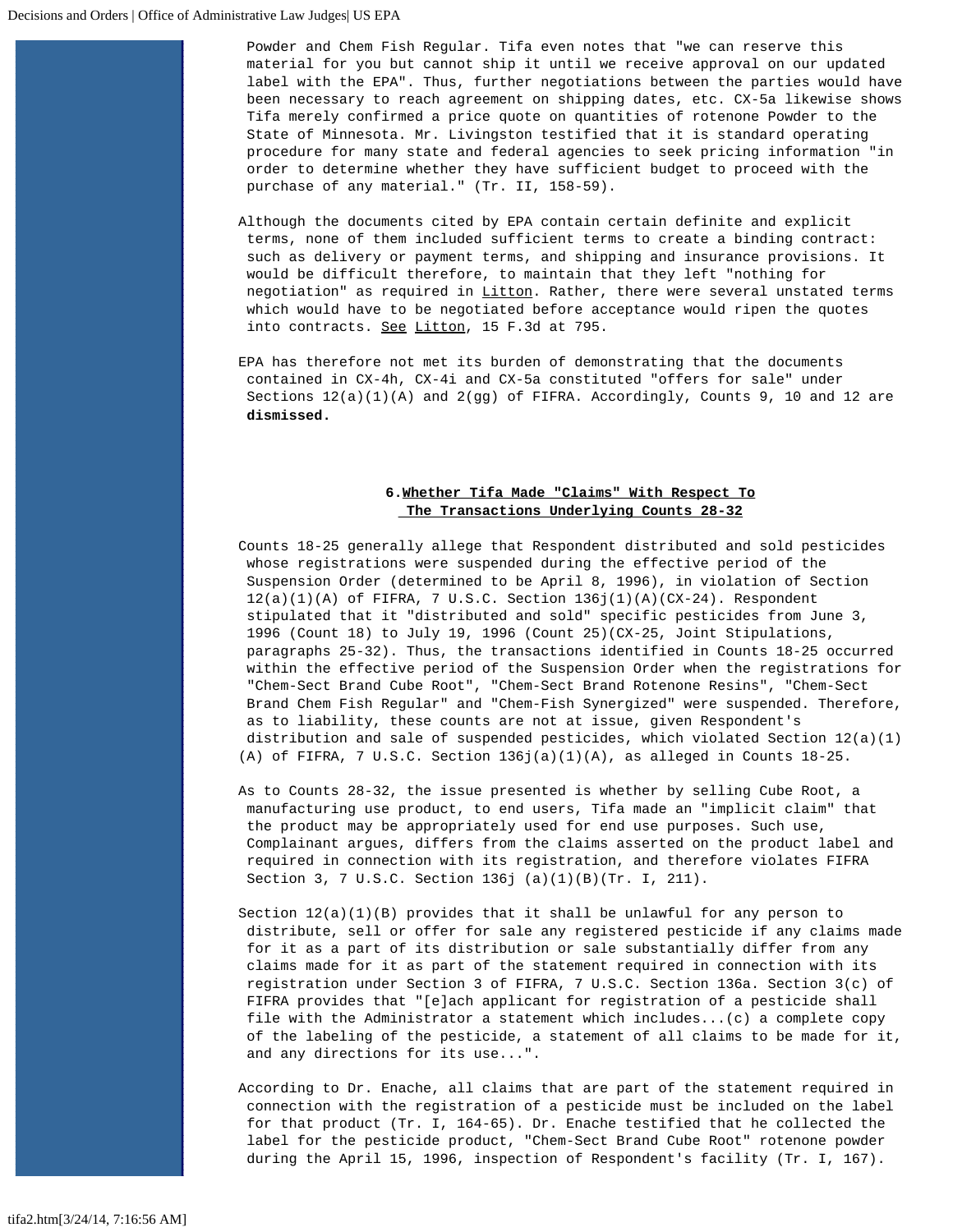In addition, RX-1, the label for Cube Root, contains the phrase, "FOR MANUFACTURING USE ONLY". Respondent stipulated that Cube Root is a registered pesticide for "manufacturing use only" and that it offered for sale and/or sold and distributed Cube Root to specific customers on the specific dates identified in Counts 28-32(CX-25 Joint Stipulations at paragraph  $34-40$ ).<sup>[\(9\)](#page-25-1)</sup>

The underlying documentation in CX-2a, CX-3a, CX-4j, CX-3c and CX-5b (pertaining to Counts 28-32 respectively), indicates that Respondent offered to sell and/or sold or distributed Cube Root to the Wisconsin Department of Natural Resources; the Nebraska Game & Parks Commission; the U.S. Fish & Wildlife Service; and the Arkansas Game & Fish Commission. Dr. Enache testified that each of these governmental entities was an "end user" with regard to pesticide use(Tr. I, 170, 173, 177, 179, 182). He stated that none of the above-stated entities were registered pesticide producing establishments, and that conversations with representatives of each entity confirmed that they were not producing pesticides but were using Cube Root for end use purposes (Tr. I, 171, 177, 180, 182).

The term "claim" is not defined in the statute, regulations or legislative history. However, In the Matter of Sporicidin, No. FIFRA 88-H.02, 1988 EPA ALJ LEXIS 14, at \*46 (ALJ Nov. 1, 1988), aff'd 3 E.A.D. 589 (EAB June 4, 1991), "claim" was defined in Webster's Dictionary as "an assertion, statement or implication (as to value, effectiveness, qualification, eligibility) often made or likely to be suspected of being made without adequate justification." EPA cites to an EAB concurring opinion by Judge McCallum In re: Roger Antkiewicz & Pest Elimination Products of America, Inc., FIFRA Appeal Nos. 97- 11 and 97-12, 1999 EPA App. LEXIS 8, at \*58 (EAB March 26, 1999), wherein the term "claim", was also found to connote "an affirmative representation, whether express, or implied as to certain attributes, results, and so on."  $\underline{Id}$ . at \*32.

Judge McCallum's opinion contains an excellent discussion as to Congress' intent in using the word "claim" in Section 12(a)(1)(B). He noted FIFRA's primary interest was in "protecting consumers from the purchase of ineffective products"..."to prevent false and misleading claims, and to prevent worthless articles from being marketed". Id. at \*55(citing Stearns Elec. Paste Co. v. EPA, 461 F.2d 293, 302-303(7<sup>th</sup> Cir. 1972)(quoting House Report on 1947 Act)). In short, Judge McCallum noted, the "particular goals of FIFRA and its predecessors have been consistent for nearly a century: Congress wants to protect consumers from misrepresentations as to pesticides' efficacy, safety and other qualities, and thus manufacturers must prove that the "claims" they make for their products are true". Roger Antkiewicz, 1999 EPA App. LEXIS 8, at \*56.

The undersigned concludes that the phrase "FOR MANUFACTURING USE ONLY", contained on Tifa's label, is an imperative sentence or warning and not a "claim" in the ordinary sense of the word. See Id. It is not a statement of fact or assertion of truth, and pursuant to Judge McCallum's rationale, the phrase "tells the reader nothing definitive, as required by FIFRA, about the product's efficacy, safety or other qualities". Id. at \*58. Nor can it be said that the phrase contains any false or misleading information. Other than stating that Cube Root was "FOR MANUFACTURING USE ONLY", Tifa made no assertions or statements regarding the product's use, value or effectiveness.

Previous violations of FIFRA Section 12(a)(1)(B)have involved parties making explicit claims or representations for pesticides which differed from claims made in connection with the statement for registration, as reflected on the product label. $\frac{(10)}{100}$  $\frac{(10)}{100}$  $\frac{(10)}{100}$  Here, EPA's "implicit claim" theory rests almost

 exclusively on the testimony of Dr. Enache, a non-attorney (Tr. I, 161-211; Complainant's Post-Hearing Brief at 29-35). Such theory however, has no basis in law. Applying the majority reasoning in Roger Antkiewicz, when viewed as a whole, Tifa's product labeling cannot reasonably be construed as making even an "implied affirmative statement" that the pesticide is appropriate for an end use purpose. See Id.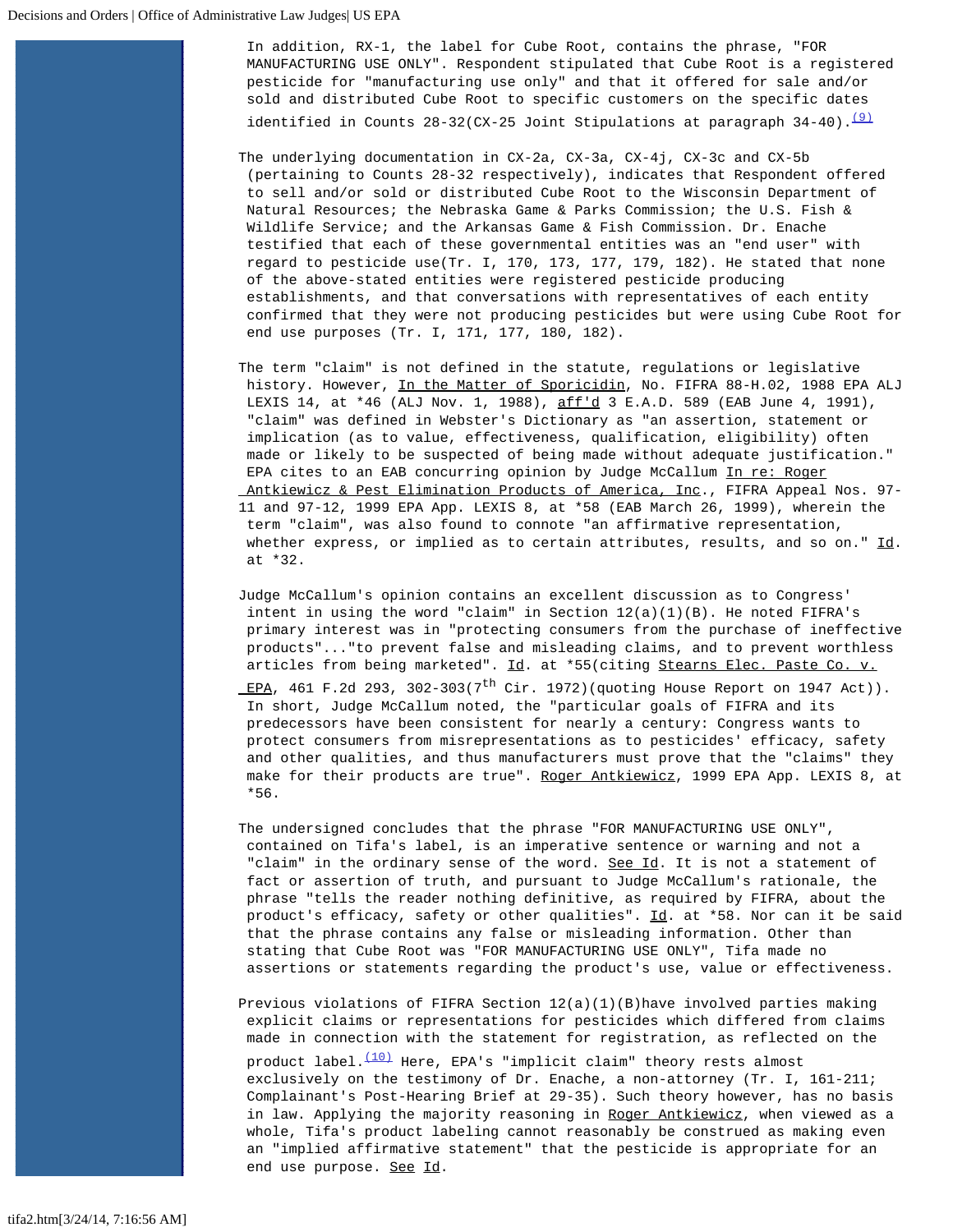To hold otherwise, would expand the definition of the term "claim", where none exists in FIFRA, and is contrary to the clearly intended purpose of the statute. Such an interpretation would further conflict with the canons of statutory construction that where the language of a statute is plain and its meaning is clear, courts should not reach beyond the statute's express terms. See Prudential Insurance Co. of America v. Rand and Reed Powers Partnership, 972 F.Supp. 1194, 1208 (1997)(citing City of West Branch v. Miller, 546 N.W.2d 598,602 (Iowa 1996). As stated by the Court in Prudential, "we are bound by what the legislature said, rather than what it should or might have said... [w]e may not, under the guise of statutory construction, enlarge or otherwise change the terms of a statute". Prudential, 972 F. Supp at 1205(citing State v. Jones, 464 N.W.2d 241-42(Iowa 1990)).

As such, the mere sale of a pesticide whose label states "FOR MANUFACTURING USE ONLY", to an end-use customer, is not a "claim", implicit or otherwise, that the product may be appropriately used for an end use purpose, as intended by FIFRA Section 12 (a)(1)(B). Nor does the sale of such product, standing alone, amount to an "affirmative representation" as to the product's "attributes, results, and so on". Roger Antkiewicz, 1999 EPA App. LEXIS 8, at \*57.

Complainant's position being unfounded in law, and thus, having failed to establish that Respondent violated FIFRA Section 12(a)(1)(B), 7 U.S.C. Section 136j(a)(1)(B), as alleged, Counts 28-32 are **Dismissed.**

# **7.Whether Complainant is Equitably Estopped From Prevailing on Counts 10,11,26,27,30 and 32**

Respondent next asserts the affirmative defense that Complainant is equitably estopped by its affirmative misconduct from prevailing on Counts 10, 11, 26, 27, 30 and 32 and that those counts should be dismissed. Based on the previous stated findings dismissing Counts 10, 30 and 32 on other grounds, and the fact that Counts 26 and 27 were withdrawn by Complainant prior to the evidentiary hearing, such arguments are moot. As to Count 11, however, the issue is addressed.

As a general rule, the defense of estoppel is rarely valid against the federal government acting in its sovereign capacity, and the circumstances where it may be invoked are few and far between. See Office of Personnel Management v. Richmond, 496 U.S. 414 (1990). In those instances where estoppel may be invoked against the government, it must be shown that the government engaged in affirmative and egregious misconduct. See United States v. Marine Shale Processors, 81 F.3d 1329, 1349 (5<sup>th</sup> Cir. 1996); In re B.J. Carney Industries, Inc., CWA Appeal No.96-2, 1997 EPA App. LEXIS 7, at  $*6-7$  (EAB June 9, 1997); Bolourchian v. I.N.S., 751 F.2d 979 (9<sup>th</sup> Cir. 1984).

Respondent argues that in the instant case, the federal government did, in fact, engage in affirmative misconduct when it had knowledge that the products at issue were suspended, yet still placed orders for the suspended product. With respect to Count 11, Respondent has stipulated that on July 17, 1996, it offered to sell the pesticide "Chem-Sect Brand Fish Regular" to the U.S. Fish & Wildlife Service, Pahrangat NWR, Alamo, Nevada (CX-25 Joint Stipulations at paragraph 19; CX-4j). Respondent submits however, since EPA had knowledge of the Suspension Order, the Fish and Wildlife Service must be deemed to have such knowledge as well (Respondent's Post Hearing Brief, 21-22).

Respondent's arguments are without merit. It is well-settled that one federal agency will not be charged with the knowledge of, or responsibility for, another merely because both are components of the same federal government. Wyler v. Korean Air Lines Co. Ltd., 928 F.2d 1167, 1171 (D.C. Cir. 1991); L'Enfant Plaza Prop., Inc. v. U.S., 645 F.2d 886,890(Ct.Cl.1981); J.A. Jones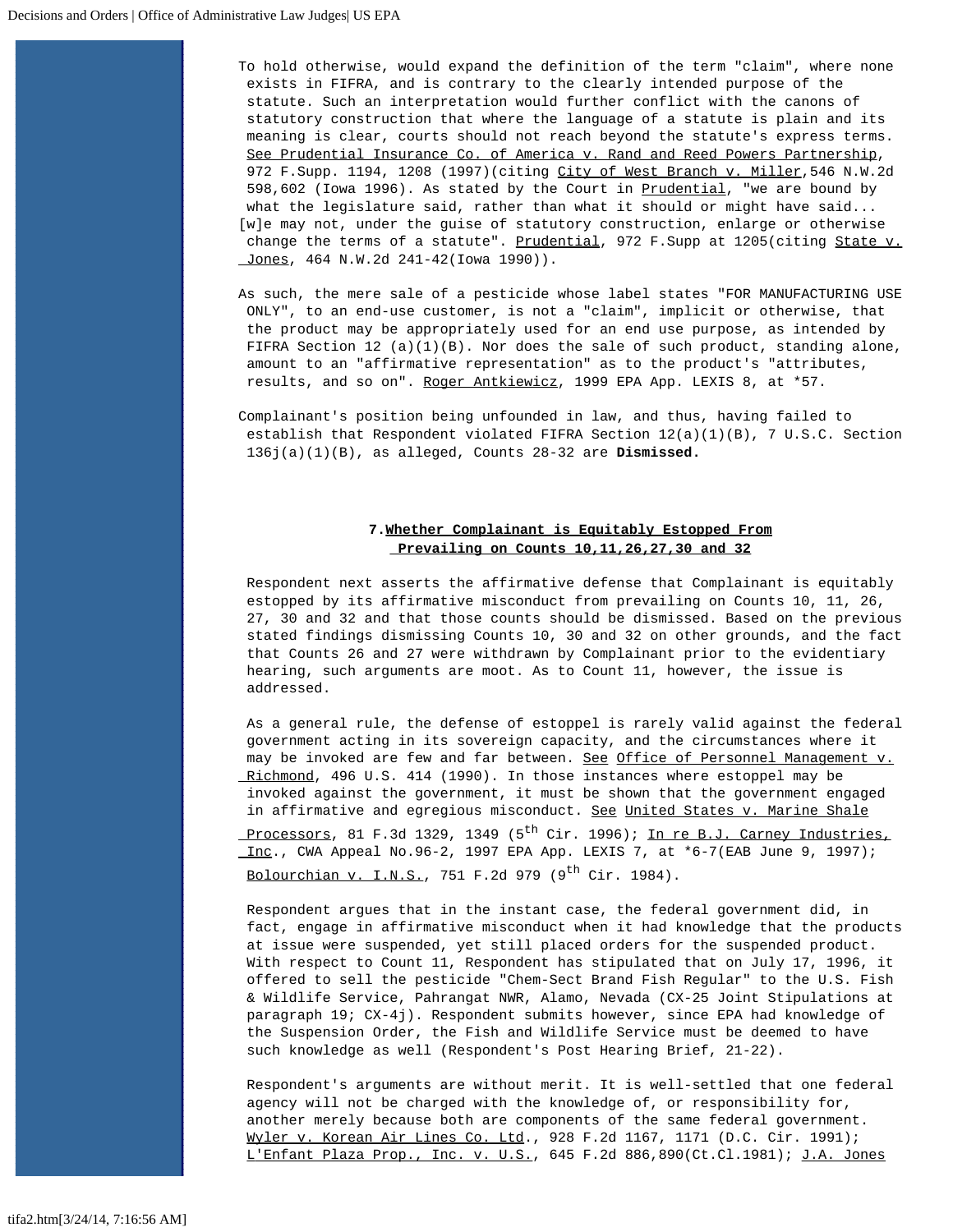Constr. Co. v. United States, 390 F.2d 886, 891 (Ct.Cl.1968).

Here, the Fish and Wildlife Service's placing of an order for pesticide products from Respondent, when the former was not imputed with the knowledge of EPA's issuance of the Suspension order against Respondent, fails to constitute affirmative and egregious misconduct sufficient to invoke the affirmative defense of estoppel. As such, Respondent is found **liable** under Count 11 of the Complaint for offering for sale suspended pesticides in violation of FIFRA Section 12 (a)(1)(A), 7 U.S.C. Section  $136j(A)(1)(A)$ .

# **8.Whether Respondent Produced Pesticides in an Unregistered Establishment (Counts 33 and 34)**

Finally, Respondent asserts that Complainant has failed to offer evidence which support its allegations that Respondent produced pesticides in an unregistered establishment. Respondent does not dispute that it produced the pesticides Chem-Sect Brand Cube Root, Rotenone Powder and Rotenone Resins during the period in question, only whether its establishment was registered at the time of production.

Pursuant to Section 12(a)(2)(L) of FIFRA, 7 U.S.C. Section 136j(A)(2)(L), it shall be unlawful for any person who produces pesticides to violate any of the provisions of Section 7 of FIFRA, 7 U.S.C. Section 136(e). Section 7(a) of FIFRA, 7 U.S.C. Section 136e(a) provides that no person shall produce any pesticide unless the establishment in which it is produced is registered with EPA. An establishment is defined under Section 2(dd)of FIFRA, 7 U.S.C. Section 136(dd), as Aany place where a pesticide...is produced, or held, for distribution or sale."

All pesticide producing establishments must be registered with EPA in order to provide the Agency with information as to the types and quantities of pesticides being produced, by whom and where (Tr. I, 184-85). Failure to register an establishment deprives the Agency of this necessary information and therefore weakens the statutory scheme. In Re: Sav-Mart, Inc., FIFRA Appeal No. 94-3, 5 EAD 732, 738 n.13(EAB March 13, 1995). EPA acquires the above-described information from pesticide production reports which must be filed annually by each pesticide producing establishment pursuant to Section 7(c) of FIFRA (Tr. I, 197), and from the application for registration of pesticide producing establishments.

With regard to the violations pertaining to production of pesticides in an unregistered establishment, as alleged in Counts 33 and 34, Dr. Enache testified that he discovered the alleged violations as a result of his inspections of Tifa's establishment on April 15, 1996, and June 25, 1996, at which time he collected labels of product in stock being held for shipment by Tifa (FOF No. 14; Tr. I, 186-87). The labels on these products exhibited EPA registration No. 1439-NJ-002 [sic, 1439-NJ-001](Tr. I, 185-86). Checking

Tifa's registration number with the EPA computer database $\frac{(11)}{11}$  $\frac{(11)}{11}$  $\frac{(11)}{11}$  revealed that Tifa's establishment was not registered (Tr. I, 186-87).

By letter dated July 2, 1996, EPA notified Tifa that its establishment was not registered (CX-27; Tr. I, 187). In response to the July  $2^{nd}$  letter, Ms. Buckingham, of EPA's Office of Compliance, stated in written testimony, that in early July 1996, she received a call from Deirdre Cerciello of Tifa, informing her that the registration number for the Millington establishment was not active and that Tifa wanted to activate it (CX-19 at 3). According to Dr. Enache, Tifa wanted to activate and have assigned to it, the establishment registration number for Blue Spruce Inc., a pesticide producing entity which previously operated at the Millington facility (Tr. I, 191-92).

CX-18, a July 10, 1996, fax transmission from Ms. Cerciello to Ms. Buckingham,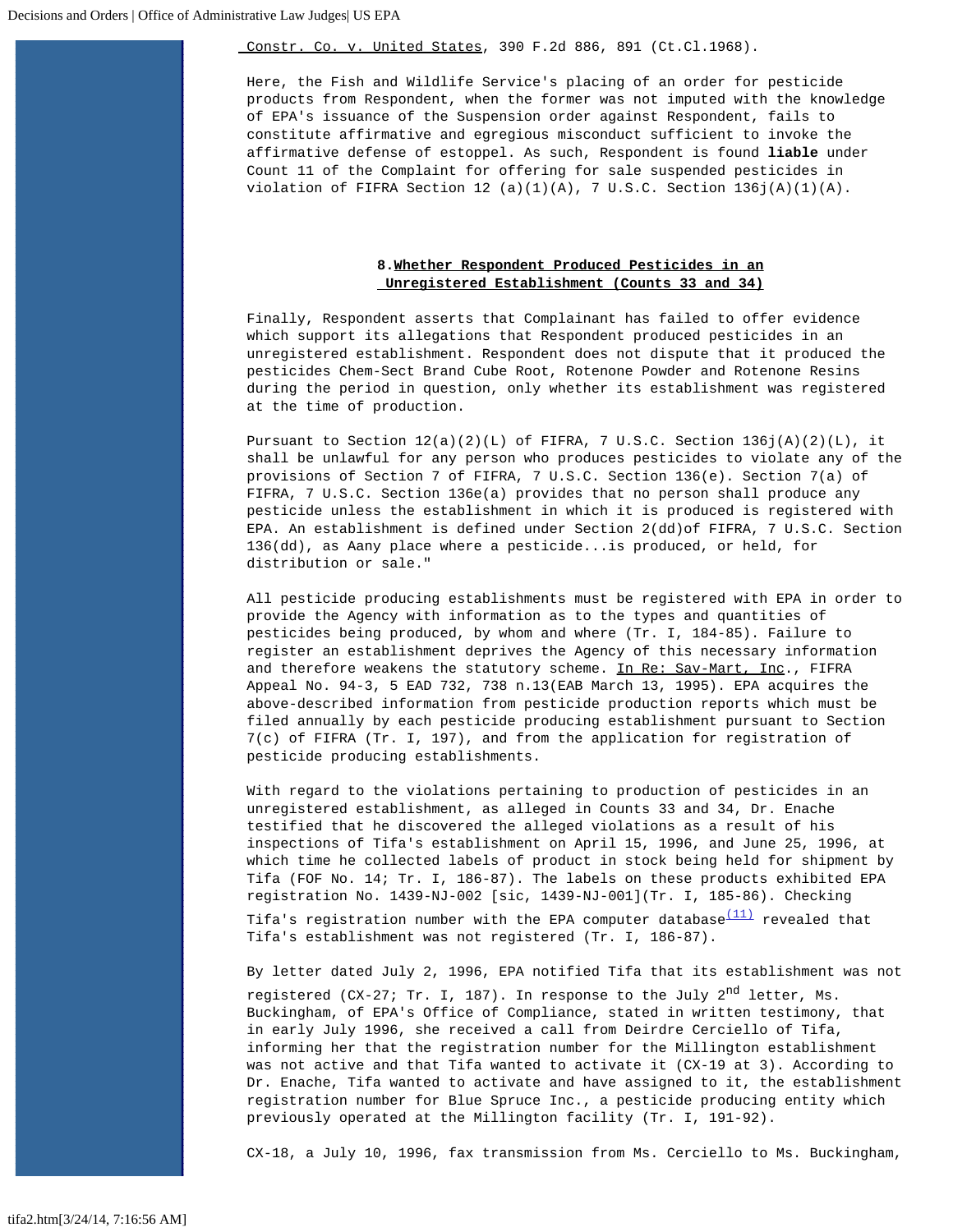requests that EPA transfer the establishment registration from Blue Spruce to Tifa (Tr. I, 195). The establishment registration of Blue Spruce had been inactivated when Blue Spruce went out of business in 1986 (Tr. I, 192). CX-18 also indicates that Tifa had not filed annual pesticide production reports for 1993 and 1994. On July 10, 1996, Tifa's establishment became registered on the SSTS database (RX-10). Thereafter, Tifa back-filed annual pesticide production reports for 1993, 1994 and 1995 (Tr. I, 196-97; and Tr. II, 113).

This evidence clearly demonstrates that Tifa produced pesticides at its Millington establishment prior to July 10, 1996, when EPA registered Tifa's establishment on the SSTS database. The inspections conducted in April and June 1996, indicate that the above-mentioned pesticides, including Cube Root Rotenone and Rotenone Resins (cited in Counts 33 and 34), were in stock, and ready for shipment and that Tifa was engaging in repackaging and relabeling those products on the premises(Tr. I, 196; CX-2, Affidavit of Carol Blochlinger). Section 2(w) of FIFRA, 7 U.S.C. Section 136(w), defines "produce" to mean "to manufacture, prepare, compound, propagate, or process any pesticide..." 40 C.F.R. Section 167.3 further defines "produce" "...to package, repackage, label, relabel, or otherwise change the container of any pesticide..."

 The fact that a search of EPA's SSTS database, where such data would normally be recorded, revealed that Tifa did not have an establishment registration (prior to July 10, 1996), is reliable proof of the non-occurrence of the event. See Green Thumb Nursery, Inc., FIFRA Appeal No. 95-4a, 6 EAD 782, 795 n.26(EAB March 6, 1997). In addition, Tifa's argument that there was "conflicting information" as to whether its establishment was registered (CX-18), is unpersuasive. The evidence shows that a "company" number was previously transferred from Blue Spruce to Tifa as evidenced by the July 18, 1990 letter from EPA (RX-9). Such registration however, pertains to different information and is kept on separate EPA databases; therefore it does not meet the requirements of Section 7(a) of FIFRA, 7 U.S.C. 136e(a), that an establishment producing pesticides be registered (Tr. II, 8,13-16).

Moreover, Tifa's payment of annual management fees does not justify its belief that its establishment was registered. Such fees, pursuant to Section  $4(i)(5)$  of FIFRA, 7 U.S.C. Section 136(a)1(i)(5), are required to keep the registration of pesticide products in effect, irrespective of whether an establishment is registered.

Accordingly, for the reasons stated above, Complainant has met its burden that Respondent produced pesticides in an unregistered establishment as alleged in Counts 33 and 34, in violation of Section  $12(a)(2)(L)$  of FIFRA, 7 U.S.C. Section  $136j(a)(2)(L)$ .

### **B. PENALTY**

Having established Respondent's liability for Counts 7, 8, 11, 18-25, 33 and 34, the sole remaining issue is the determination of an appropriate penalty. An appropriate penalty is one which reflects a consideration of each factor that the governing statute requires to be considered, and which is supported by a reasoned analysis utilizing those factors. B.J. Carney Industries, 1997 EPA App. LEXIS 7, at \*110-111.

Section 14(a)(1) of FIFRA, 7 U.S.C. Section 136*l*(a)(1), authorizes a civil penalty of up to \$5,000 for each violation of FIFRA. The statute also specifies at Section 14(a)(4), 7 U.S.C. Section 136*l* (a)(4), that in determining the amount of penalty, "the Administrator shall consider the appropriateness of such penalty to the size of the business of the person charged, the effect on the person's ability to continue in business, and the gravity of the violation." The regulations governing the administrative assessment of civil penalties provide that the presiding officer also must "consider" any civil penalty guidelines or policies issued by the agency. 40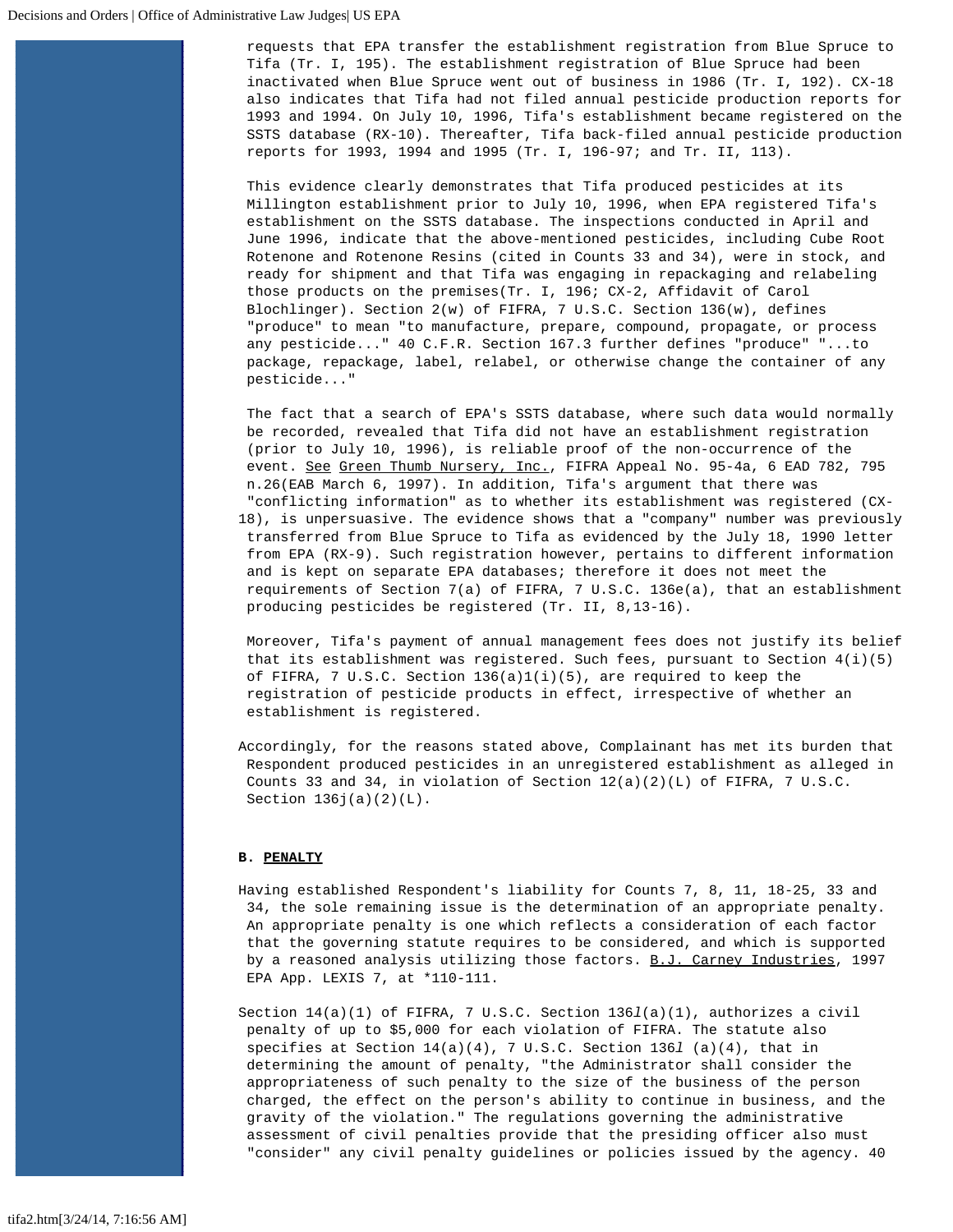C.F.R. Section 22.27(b). The Agency has offered into evidence CX-1, the Enforcement Response Policy for the Federal Insecticide, Fungicide, and Rodenticide Act, dated July 2, 1990 (Penalty Policy). $(12)$ 

Section  $22.35(c)$  of the Supplemental Rules of Practice provides that in addition to the statutory penalty criteria discussed above (when assessing a penalty), the Judge shall consider respondent's history of compliance with the Act, and any evidence of good faith or lack thereof. 40 C.F.R. Section  $22.35(c)$ . Ultimately, however, any penalty assessed must reflect "a reasonable application of the statutory penalty criteria to the facts of the particular violations." In re Employers Insurance of Wausau, TSCA Appeal No. 95-6, 6 E.A.D. 735,758 (EAB Feb. 11, 1997).

Having been found liable for 13 counts of violation, the appropriate penalty to be assessed against Respondent is \$65,000, based on the following discussion of the FIFRA penalty criteria.

# **1. The Size of Business Penalty Criterion**

In CX-25, the parties jointly stipulated as to certain financial issues in this case. Specifically, at paragraphs 43-45, Respondent stipulated that it would not pursue at the hearing, an inability to pay the proposed civil penalty; that it would not contest the issue of Respondent's size of business in assessing the proposed civil penalty; and that it would not contest the issue of Respondent's ability to continue in business in assessing the proposed penalty, with the exception of requesting installment payments (See also Tr. II, 26-35, 100-03,168).

 As set forth at the hearing, Dr. Adrian Enache, the Region II FIFRA inspector, who was responsible for preparing the Complaint and calculating the proposed penalty, testified as to the process employed to arrive at the proposed penalty. In determining the size of business category of Respondent, Dr. Enache testified that Respondent fits within the definition of a FIFRA Section 14(a)(1) violator (Tr. I, 236; CX-1 at 20, Table 2).

Under the FIFRA Penalty Policy, EPA has established three categories, or sizes of businesses based upon gross revenues. Category I businesses are those businesses whose gross revenues exceed \$1,000,000. Category II covers those businesses with gross revenues between \$300,001 and \$1,000,000. Category III includes those businesses with gross revenues between \$0 to \$300,000. Dr. Enache considered Respondent to be a Category I size business, which includes businesses with gross revenues over \$1,000,000 (Tr. I, 237). In addition, EPA's financial expert, Dr. Joan Meyer, testified that under the Penalty Policy, Respondent "clearly falls as a Category I business with total revenues in excess of a million dollars per year"(Tr. II, 53). Given Respondent's stipulation that "as to the size of business...EPA has met their burden of proof" (Tr. II, 31), no further discussion on this statutory factor is necessary.

#### **2. Ability to Continue in Business Criterion**

As CX-25 indicates, Respondent contests its ability to continue in business only to the extent that it be allowed to make installment payments on any penalty assessed (See also Tr. II, 31,35). As the proponent of such a request, Respondent has the burden of proof, as it controls all information pertaining to its financial condition. In the Matter of Bil-Dry Corporation, No. RCRA-III-264, 1998 EPA ALJ LEXIS 114, at \*58(October 8, 1998); In the Matter of Accuventure Inc., No. FIFRA 1092-07-01-012, 1994 EPA ALJ LEXIS 78, at \*31 (May 25, 1994). Respondent, however, has failed to show by sufficient evidence that it is unable to pay the entire penalty assessment upon judgment.

In its post hearing brief, Respondent reiterates that in withdrawing its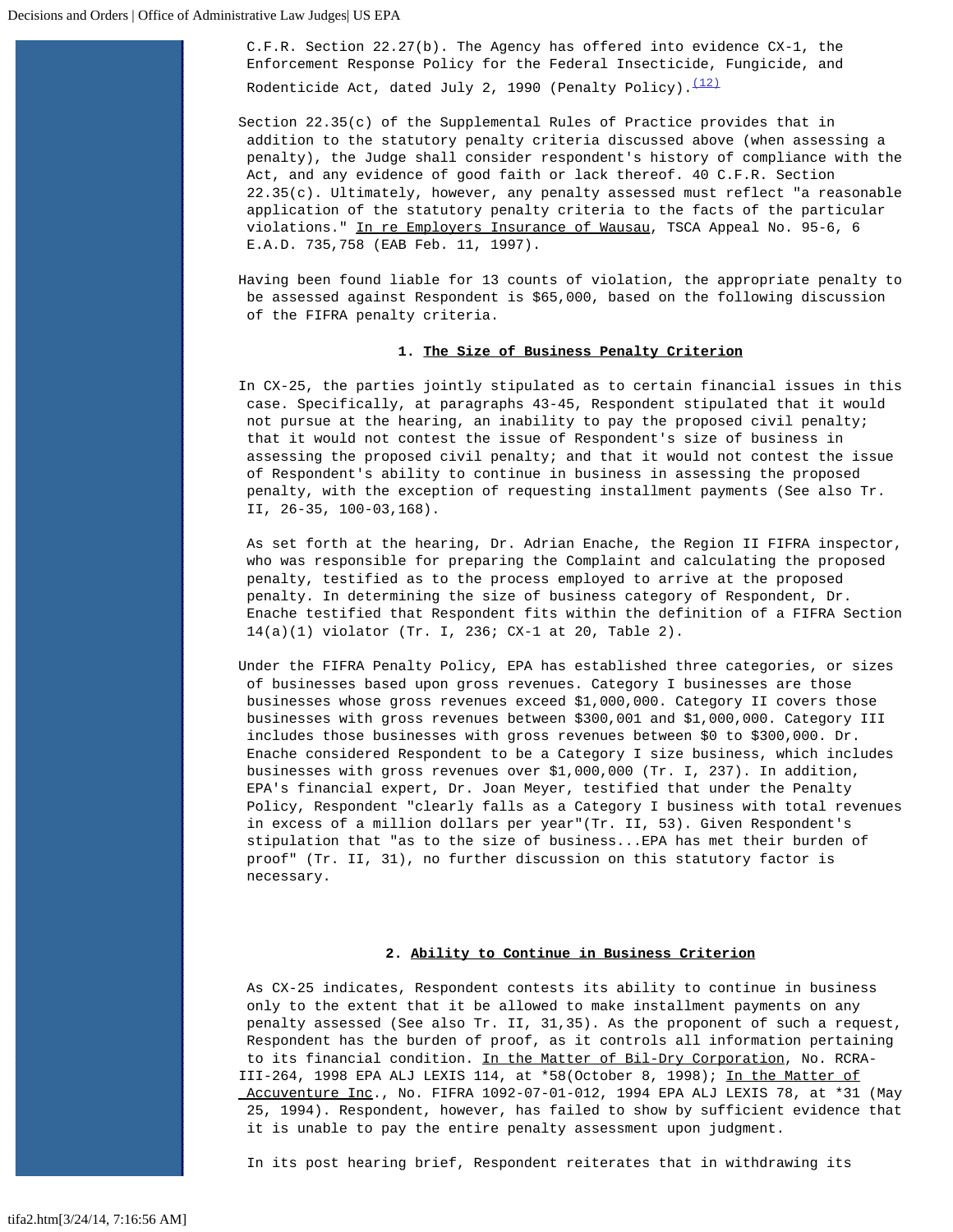defense of ability to continue in business, it reserved at all times, the right to argue that it could not afford to pay any penalty assessed in one lump sum. However, the only documentary evidence offered at hearing to support this defense, are four tax returns for fiscal years ending March  $31^{st}$  of 1995, 1996 and 1997, as well as the fiscal year ending December 31, 1997 (RX-11-14). Such limited financial information was offered despite EPA's repeated requests, in the forms of two Motions For Production of Financial Documents and written interrogatories(See Complainant's Post Hearing Brief at 51, n.14). In fact, one of EPA's interrogatories explicitly asked Tifa to "provide a detailed explanation of any and all supporting information for Tifa's position that payment of the proposed penalty in whole...would cause undue financial hardship." (CX-31 at 9). However, Respondent declined to answer this or any other interrogatories pertaining to its financial status.

Respondent explains that it did not respond to EPA's request for additional financial data because it did not intend to contest its ability to pay claim. Rather, Respondent argues that EPA "never once protested the fact that Respondent would not be producing any more financial information...since it always indicated a willingness to settle the case on extended payment terms" (Respondent's Post Hearing Brief at 26-27). Moreover, Respondent states that EPA never indicated that it would oppose the limited inability to pay in one lump sum payment until the hearing began. For these reasons, Respondent argues that there was no reason to produce any other documents in support of its inability to pay in one lump payment defense. Respondent, however, uses the above reasoning to further assert the absurd position that the testimony of EPA's financial expert cannot be relied upon because she "clearly did not have enough information to form an opinion. Dr. Meyer admitted that she would have preferred more recent information from Tifa in order to analyze its ability to pay the fine in one lump sum...Dr. Meyer did not have a complete or updated picture of Tifa's finances (because Complainant never asked for it)" (Respondent's Response Brief at 28-29).

Respondent's rationale is completely specious and misplaces its evidentiary burden. Regardless of any pre-hearing understanding, Tifa, at all times, shouldered the burden of persuasion as to this or any other defense it wished to assert. As such, it was incumbent on Respondent, having sole control over its financial information, to present any evidence which might support its argument. By asserting this defense, Respondent elected to rely entirely on the above-stated tax returns and the testimony of Mr. Livingston to establish its inability to pay a lump sum penalty.

In this regard, Mr. Livingston testified that 1998 was financially substantially worse for Tifa than 1997, indicating that its professional fees were up dramatically in 1998 and will be even higher in 1999 due to potential Superfund litigation(Tr. II, 172,174). He further testified that the number of Tifa employees has decreased from 20 to 9 since 1991. More importantly, Mr. Livingston stated that Tifa lost 3 tenants in 1998, costing the company \$17,000 per month in rental income and \$45,000 in unpaid rents that it likely will never collect (Tr. II, 183-84). He also testified that Respondent's overall revenues were down 10-15% for 1998 and 1997 (Tr. II, 185-86). Mr. Livingston's testimony however, is not supported by any financial reports, invoices for professional services, W-2 forms, wage and salary data, operating statements, or leases. Without such support, any statements regarding Tifa's financial condition remain conclusory, at best, and do not carry Respondent's burden.

EPA's financial expert Dr. Meyer, however, testified that there was "no evidence to the contrary" that Tifa can pay in one lump sum, a penalty assessed upon judgment(Tr. II, 67). In evaluating Tifa's financial status, Dr. Meyer reviewed the tax returns herein noted, as well as publicly available information (Tr. II, 39). In conducting her analysis, Dr. Meyer considered Tifa's corporate entity, overall health of the company, operating cash flow, wages of employees and officers, and sources of discretionary expenses and assets.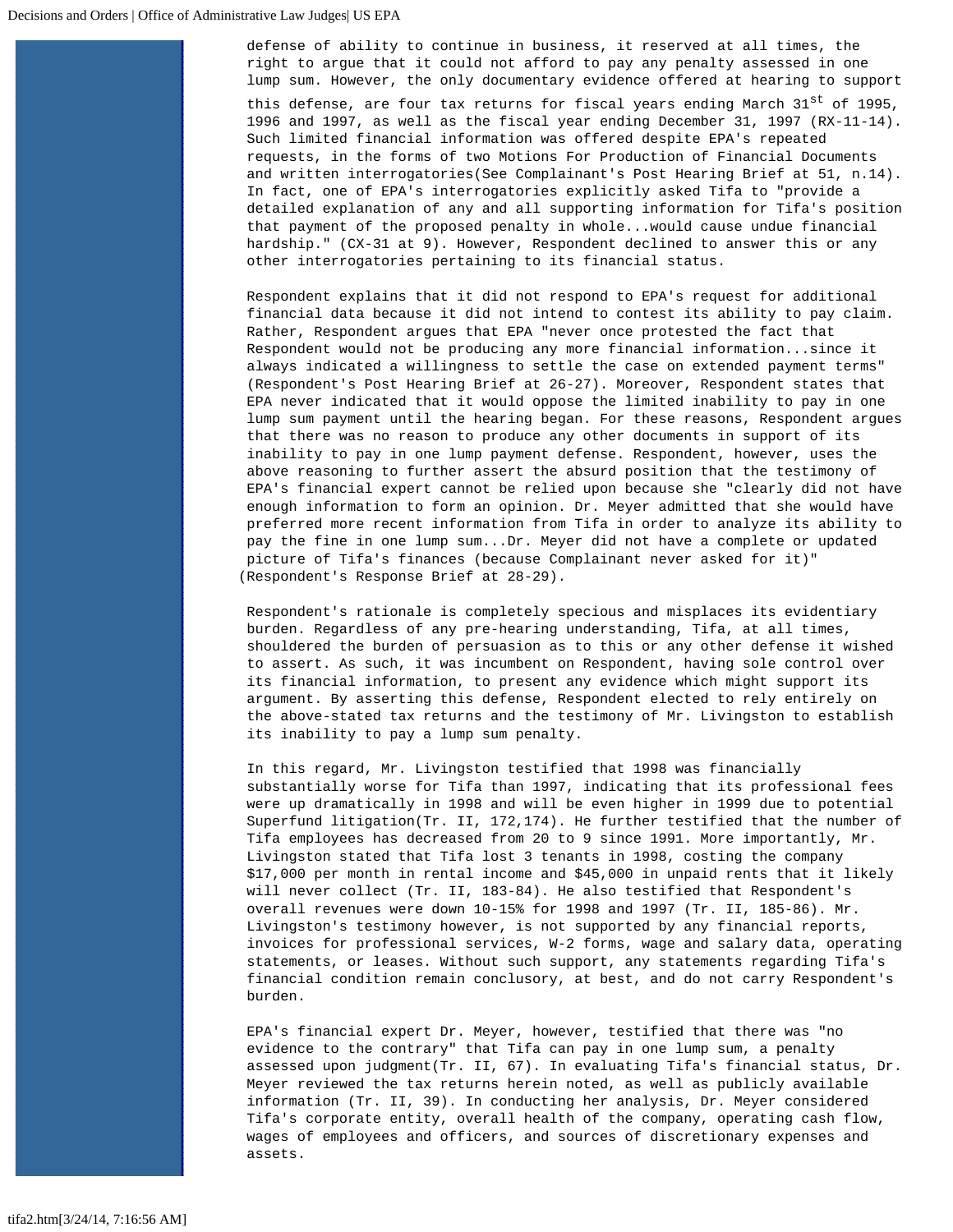With respect to the corporate entity, Dr. Meyer testified that although Tifa, Ltd. changed its name to Tifa Realty, Inc., changed its organization from a C corporation to an S corporation, and transferred its assets and liabilities to the new subsidiary, it is still the same financial entity and does not change its ability to pay the entire penalty in a lump sum (Tr. II, 44; RX-14). Moreover, Dr. Meyer stated as to the financial health of the company, that total sales had been "relatively stable" (Tr. II, 57). As for cash flow, Dr. Meyer testified that Tifa had a "significantly positive cash flow for the fiscal year ending March  $31s^t$ , 1995 and 1996" (Tr. II, 58-59). Although cash flow for 1997 was negative, it became positive again for the year, ending December 31, 1997 (Tr. II, 59; CX-29). Wages earned by Tifa's employees increased for fiscal years ending March  $31^{st}$  1995, 1996 and 1997(Tr. II, 57).

With regard to officers salaries, Dr. Meyer testified that the salary of Tifa's one officer, Carol Blochlinger, "more than tripled" for the year ending March 31, 1997, and for the most recent fiscal year, jumped roughly 18% (Tr. II, 58). Dr. Meyer testified that generally, companies in financial distress do not pay their officers increasingly higher salaries (Tr. II, 58). In reviewing Tifa's discretionary expenses, Mr. Livingston testified that Tifa's legal fees were expected to increase due to Tifa's on-going environmental litigation (Tr. II, 173). However, the only documents concerning such litigation were RX-14, a complaint against Tifa for its failure to respond to information request letters from EPA, and RX-16, a complaint against Tifa for recovery of costs at the Bound Brook superfund site. Mr. Livingston also testified that Tifa was named a potentially responsible party (PRP), but does not assert or estimate potential costs or liabilities for such actions. Dr. Meyer testified that she was aware of Tifa's potential environmental liability but since she had no evidence to quantify such liability, she did not consider it in rendering her opinion (Tr. II, 84-85). In addition, Dr. Meyer noted other discretionary assets which weren't necessary for the company to produce goods and services, including loans to employees, a company owned residence, miscellaneous investments and company owned automobiles (Tr. II, 63-65). In summary, Dr. Meyer testified that Tifa would have the ability to remain in business if it paid the full penalty of \$160,000 (Tr. II, 39,67).

Accordingly, the Court finds that the evidence offered by Respondent does not support its position that it cannot continue in business were it required to pay a lump sum penalty of \$65,000. This is particularly true given the fact that the penalty assessed is based on only 13 counts of liability rather than the 32 counts contained in the Amended Complaint.

### **3. The Gravity of the Violation Criterion**

Under Appendix A of the FIFRA Penalty Policy, EPA assigns a gravity level for each type of violation on a scale of 1 to 4, with 1 being assessed for the most serious violations and 4 being assessed for the least serious (Tr. I, 235; CX-1 at Appendix A).

Dr. Enache assigned a gravity level of 2 for each count in the Complaint, indicating the serious nature of the violations committed by Tifa (Tr. I, 235- 36). Counts 1-25, alleged violations of the Suspension Order, were the result of Tifa's failure to provide data and studies required by EPA as part of the re-registration standard for Rotenone (Tr. I, 247-48). Dr. Enache testified that the information required by EPA was "extremely important because without the specific knowledge of the toxicity of the material [Rotenone] to be released into the environment, you cannot allow production and the use of the product,"(Tr. I, 248), since the potential harm to human health and the environment created by such production and use is unknown.

With regard to Counts 33 and 34 (Counts 26 and 27 being withdrawn and Counts 28-32 being dismissed), involving Tifa's production of a pesticide in an unregistered establishment, Dr. Enache testified as to the harm that might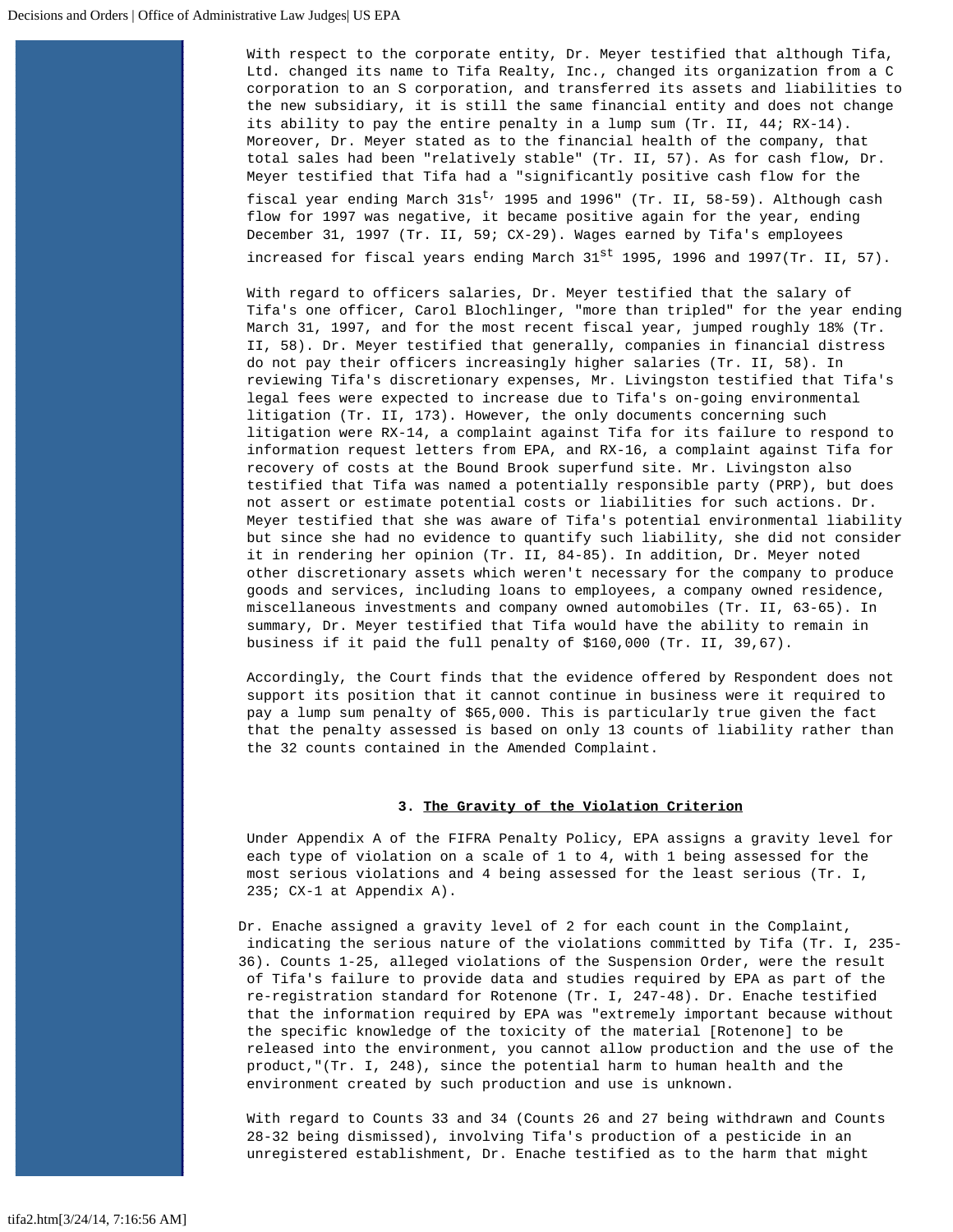result from such a violation. Specifically, he stated that the reason EPA requires all pesticide producing establishments to be registered is to allow EPA to keep a very precise account of the types and quantities of pesticides being produced, where and by whom (Tr. I, 250). When pesticides are produced in an unregistered establishment, EPA is unable to keep track of the above information. Consequently, EPA is unable to inform surrounding communities of hazardous chemicals being produced in their area, and unable to plan in advance to address or prevent releases of pesticides in to the environment from occurring. As such, the failure to register an establishment under FIFRA deprives EPA of necessary information and therefore weakens the statutory scheme. In re Sav-Mart, 5 E.A.D. at 738 n.13.

After determining the gravity of the violation and the size of business, Dr. Enache looked at the  $14(a)(1)$  penalty matrix under the FIFRA penalty policy, which is a function of both gravity level and size of business (Tr. I, 238; CX-1 at 19 (Table 1)). As a result, Dr. Enache assigned a gravity-based penalty of \$5,000 for each count in the Complaint (Tr. I, 238-39; CX-1 at 19 Table  $1(14)(a)(1)$  matrix). Thereafter, Dr. Enache considered the violatorspecific gravity adjustment criteria factors unique for each case, which include: a)the toxicity of pesticide; b) harm to human health; c) environmental harm; d) compliance history; and e) culpability.

Dr. Enache testified the first adjustment criterion he considered was the toxicity of the pesticide (Tr. I, 240). Using Appendix B of the FIFRA Penalty Policy , CX-1, he assigned a value of 1, due to the signal word "Warning" on the label for this pesticide (Tr. I, 240-41; CX-1 at Appendix B-1; RX-1). As to the adjustment criteria of harm to human health and environmental harm, with possible values ranging from 5, for serious or widespread harm, to 1 for minor harm, Dr. Enache assigned a value of 3, because the harm for both was unknown (Tr. I 241, 242-45; CX-1 at Appendix B-1).

The last adjustment criteria considered by Dr. Enache under the penalty policy was culpability, with possible values ranging from 0 to 4, with 4 being the highest, or most culpable (Tr. I, 245; CX-1 at Appendix B-2). Dr. Enache testified that he assigned a value of 4, because Tifa "knowingly" and "willingly" violated FIFRA by offering for sale and selling products under a suspension order, despite his reminders that Tifa was in violation of the Suspension Order (Tr. I, 245-46; CX-1 at Appendix B-2). This remains true even upon the Court's finding that the Suspension Order was not effective until April 8, 1996 (Conclusion of Law No. 9). After determining adjustment values for each criterion, Dr. Enache added the values in accordance with the FIFRA penalty policy (Tr. I, 246; CX-1 at Appendix C, Table 3). He assigned a total gravity value of 11 for each count (Tr. I, 246-47). Pursuant to the FIFRA penalty policy, values between 8 and 12 require the assigning a matrix value of \$5,000, which Dr. Enache assigned to each count (CX-1 at 19, Table 1 (14(a) (1) penalty matrix).

Finally, Dr. Enache considered the regulatory factors of compliance history and good faith, or lack thereof, in determining the appropriateness of the penalty. Compliance history was assessed a value of 0, given there was no evidence of Tifa committing prior violations(Tr. I at 245). With regard to good faith, or lack thereof, Dr. Enache testified that he did not recommend a reduction in the penalty (Tr. I, 247; CX-1 at 27). He based this decision on the fact that during his several inspections of the company, he informed Tifa's President, Ms. Blochlinger, and its general manager, Mr. Livingston, that Tifa was in violation of the suspension order, yet each time he went back to inspect Tifa's establishment, the violations were continuing, and he had to repeat his warnings (Tr. I, 247).

In summation, Respondent has submitted little, if any, information to challenge the calculation of the proposed penalty by Complainant; whereas the record supports Complainant's calculation and determination of penalty. Therefore, the Court concludes, based on the record in this matter, that Complainant has properly considered the factors delineated in the statute and the penalty policy in determining that Respondent be assessed a civil penalty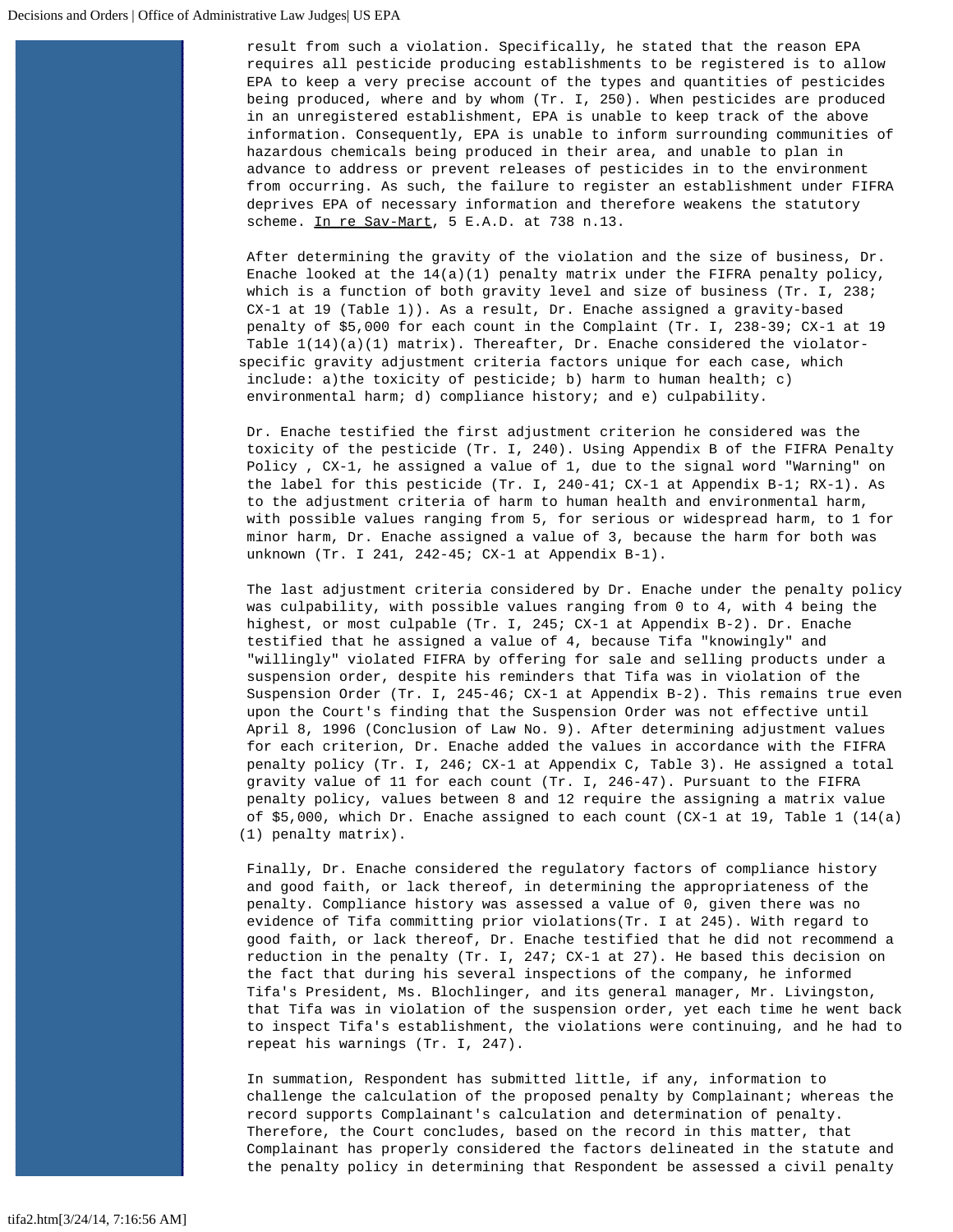in the amount of \$5,000 for each count where liability has been established.

Accordingly, given Respondent's liability under Counts 7,8,11,18-25,33 and 34, or a total of thirteen counts, the appropriate civil penalty to be assessed against Respondent is \$65,000 (\$5,000 X 13).

### **V. CONCLUSIONS OF LAW**

1. Tifa is a "person" as defined by Section 2(s) of FIFRA, 7 U.S.C. Section 136(s). Tifa is also a "producer" of pesticides as that term is defined by Section 2(w) of FIFRA, 7 U.S.C. Section 136(w)(CX-25, par. 1-2).

2. Respondent owns a production and distribution facility (Facility) located at Tifa Square, Millington, New Jersey 07946.

3. Respondent manufactures, repackages and relabels industrial organic chemicals, including but not limited to, the pesticides "Chem-Sect Brand Cube Root" (EPA Reg. No. 1439-236, "Chem-Sect Brand Rotenone Resins" (EPA Reg. No. 1439-259), "Chem-Sect Brand Chem Fish Regular" (EPA Reg. No. 1439-157), and "Chem-Fish Synergized" (EPA Reg. No. 1439-159).

4. The products identified in paragraph 7 of the Complaint (and Conclusion of Law No. 3 above) are pesticides as defined by Section 2(u) of FIFRA, 7 U.S.C. Section 136(u), and are registered with EPA as required by Section 3 of FIFRA, 7 U.S.C. Section 136a.

5. Pursuant to Section  $12(a)(2)(J)$  of FIFRA, 7 U.S.C. Section  $136j(a)(2)(J)$ , it shall be unlawful for any person to violate any Suspension Order issued under Sections  $3(c)(2)(B)$  of FIFRA, 7 U.S.C. Section  $136a(c)(2)(B)(Cx-25$ , par. Par. 6).

6. Pursuant to Section  $12(a)(1)(A)$  of FIFRA, 7 U.S.C. Section  $136j(a)(1)(A)$ , and FIFRA 2(gg), 7 U.S.C. Section 136(gg), it shall be unlawful for any person to offer for sale any pesticide whose registration has been canceled or suspended (CX-25, par. 7).

7. Pursuant to Section  $12(a)(1)(A)$  of FIFRA, 7 U.S.C. Section  $136j(a)(1)(A)$ , it shall be unlawful for any person to distribute or sell to any person any pesticide whose registration has been canceled or suspended.

8. Section 7(a) of FIFRA, 7 U.S.C. Section 136e(a), provides that no person shall produce any pesticide unless the establishment in which it is produced is registered with EPA.

9. On April 8, 1996, the registrations of the pesticides identified in paragraph 7 of the Complaint (Conclusion of Law No. 3 above), were effectively suspended by EPA under Section 3 (c)(2)(B)of FIFRA, 7 U.S.C. Section 136a(c) (2)(B), by issuance of a Suspension Order which provided that Respondent may not legally distribute, sell, offer for sale, hold for sale, ship, deliver for shipment, or receive and (having so received) deliver or offer to deliver to any person, any of the pesticide products identified in paragraph 7 of the Complaint (Conclusion of Law No. 3 above).

10. Respondent is found not liable for Counts 1-3, Importation of Suspended Pesticide Products, as alleged, pursuant to Section  $12(a)(2)(J)$  of FIFRA, 7 U.S.C. Section  $136j(a)(2)(J)$ ; Counts  $4-6,9,10$  and  $12$ , Offering For Sale Suspended Pesticides, as alleged, pursuant to Section  $12(a)(1)(A)$  of FIFRA, 7 U.S.C. Section 136j(a)(1)(A); Counts 13-17, Distribution and Sale of Suspended Pesticides, as alleged, pursuant to Section 12(a)(1)(A) of FIFRA, 7 U.S.C. Section  $136j(a)(1)(A)$ ; and Counts 28-32, Offering For Sale A Registered Pesticide For Unregistered Use, as alleged, pursuant to Section  $12(a)(1)(B)$  of FIFRA, 7 U.S.C. Section 136j(a)(1)(B).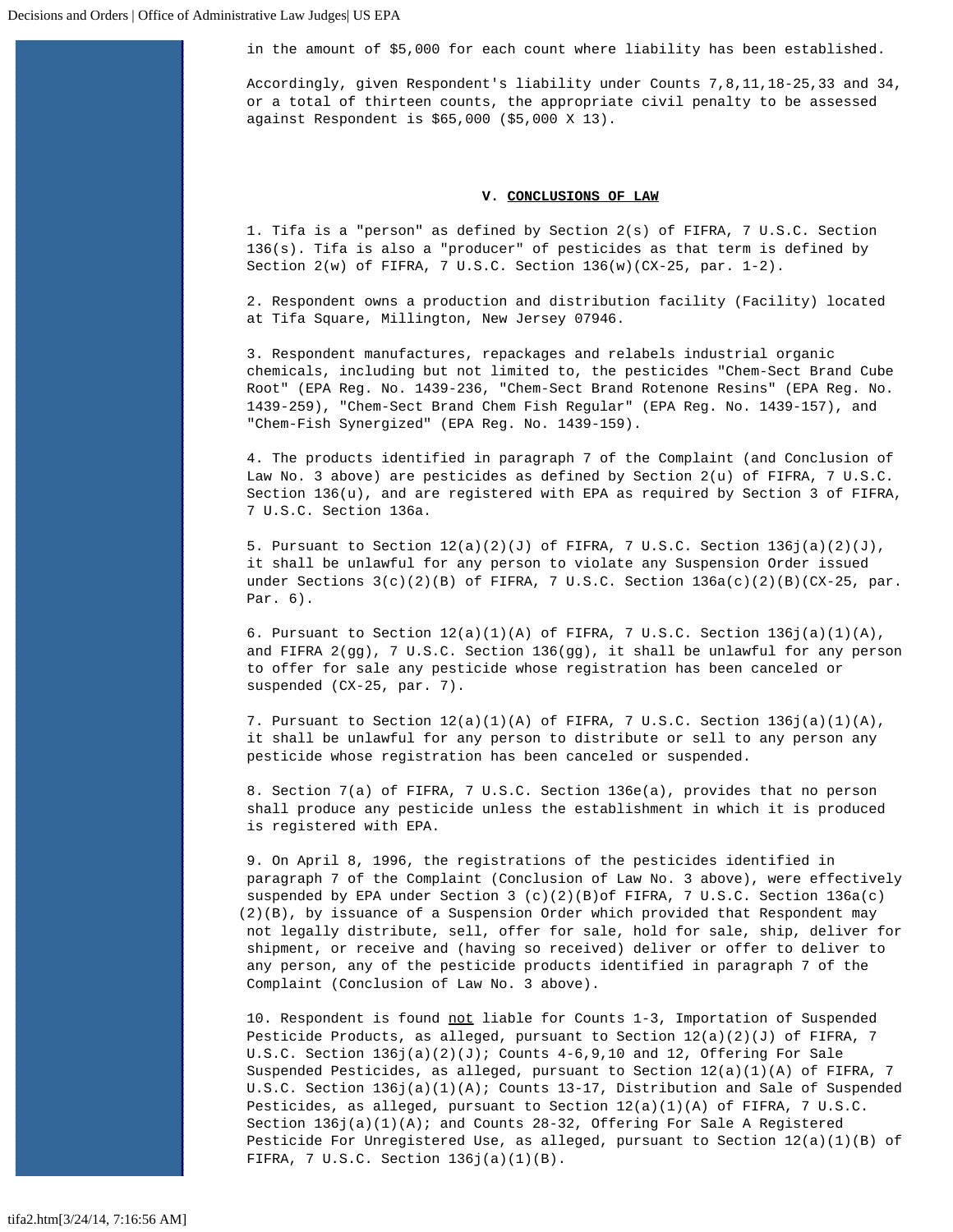11. Respondent is found liable for Counts 7, 8, and 11, Offering For Sale Suspended Pesticides, in violation of Section 12(a)(1)(A) of FIFRA, 7 U.S.C. Section  $136j(a)(1)(A)$ ; Counts  $18-25$ , Distribution and Sale of Suspended Pesticides, in violation of Section 12(a)(1)(A) of FIFRA, 7 U.S.C. Section 136j(a)(1)(A); and Counts 33 and 34, Production of Pesticides in a Non-Registered Establishment, in violation of Section 12(a)(2)(L) of FIFRA, 7 U.S.C. Section 136j(a)(2)(L).

12. Given Respondent's liability for Counts 7, 8, 11, 18-25, 33 and 34 of the Complaint, the statute authorizes the assessment of a civil penalty against Respondent for its actions. Pursuant to 40 C.F.R. Section 22.24, Complainant bears the burden of proving that the proposed civil penalty is appropriate.

13. The recommended penalty of \$5,000 per count is properly calculated by the Agency pursuant to the factors delineated in the statute and the 1990 FIFRA Penalty Policy and therefore appropriate in light of the nature, extent and magnitude of Respondent's violations.

14. Respondent, being in violation of thirteen counts of the Complaint, is found to be able to pay a lump-sum penalty in the amount of \$65,000 (\$5,000 X 13), and continue in business pursuant to Section 14(a)(4) of FIFRA, 7 U.S.C. Section 1361(a)(4).

15. The assessment of a civil penalty of \$65,000 is necessary to deter future non-compliance by Respondent and other members of the regulated community an will further the goals of the Federal Insecticide, Fungicide and Rodenticide Act and the FIFRA Enforcement Response Policy of July 2, 1990.

#### **DECISION**

Accordingly, for the reasons stated above, Respondent's Motion to Dismiss Counts 1-25 of the Complaint is **Denied.** Counts 1-6, 9, 10, 12, 13-17,and 28-32 of the Complaint are **Dismissed.** Respondent is determined to be liable under Counts 7, 8, 11, 18-25, 33 and 34 of the Complaint and is assessed a civil penalty in the total amount of \$65,000.

.<br>Stephen J. McGuire<br>Administrative Law Judge

Washington, D.C.

Pursuant to 40 C.F.R. Section 22.27(c), this Initial decision shall become the final Order of the Agency, unless an appeal is taken to the Environmental Appeals Board within 20 days of service of this Order, or the Board elects to review this decision *sua sponte,* as provided in 40 C.F.R. Section 22.30.

Payment of the full amount of this civil penalty shall be made within 60 days of the service of this Initial Decision by submitting a certified or cashier's check in the amount of \$65,000, payable to the Treasurer, United States of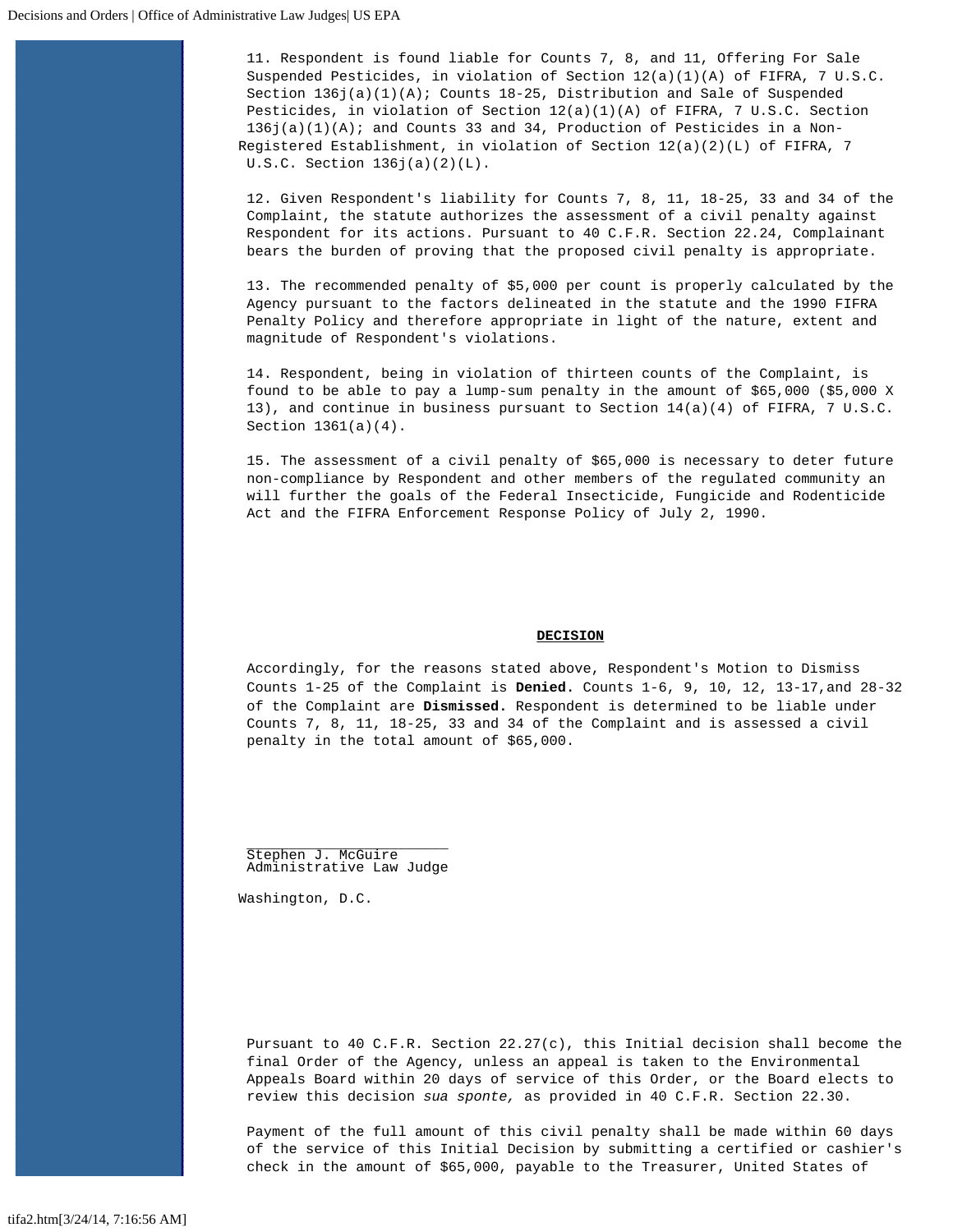America, and mailed to:

EPA Region II Regional Hearing Clerk P.O. Box 360188M Pittsburgh, PA 15251

A transmittal letter identifying the subject case and docket number, and Respondent's name and address, must accompany the check. Respondent may be assessed interest on the civil penalty if it fails to pay the penalty within the prescribed period.

### **Footnotes:**

<span id="page-24-0"></span>1. Hereinafter, citation to the official record in this proceeding shall be as follows: Hearing Transcript, Volume I (Tuesday, October 27<sup>th</sup>; Volume II, Wednesday October  $28^{th}$ ; and Volume III Thursday October  $29^{th}$ ) at page 80 (Tr. I, 80); Complainant's Exhibit 24 (CX-24); Respondent's Exhibit 15 (RX-15); and Finding of Fact No. 3 (FOF No.3).

<span id="page-24-1"></span>2. Once the Suspension Order became final and effective, Tifa could not "...legally distribute, sell, use, offer for sale, hold for sale, ship, deliver for shipment, or receive and (having so received) deliver or offer to deliver, to any person, the products listed in Attachment I". Those pesticides listed in Attachment I included "Chem -Sect Brand Cube Root"; "Chem-Sect Brand Rotenone Resins"; "Chem-Sect Brand Chem Fish Regular"; and "Chem-Fish Synergized". These products each contained the active ingredient rotenone (Tr.  $I, 40-41$ .

<span id="page-24-2"></span>3. Mr. Livingston testified that the original of RX-8 had been signed, but that it was his practice to retain unsigned copies of documents in his office files (Tr. II, 133).

<span id="page-24-3"></span>4. The EAB recognized in Port of Oakland*,* 4 E.A.D. at 206, n. 85(that a "Hearing Examiner has wide latitude as to all phases of the conduct of the hearing")(citing *Fairbank v. Hardin ,* 429 F.2d 264, 267 (9th Cir., 1970), *cert denied 400 U.S. 943 (1970)).*

<span id="page-24-4"></span>5. While no formal motion to amend the Complaint by Complainant was entertained at the hearing, in order to develop the record, the presiding officer allowed the parties to present their evidence, and treated the Complaint, for hearing purposes, as if it had been amended. As a result, the presiding officer denied Respondent's Motion to Dismiss Counts 1-25 without prejudice, pending formal presentation of the issue in post-hearing briefs (Tr. I, 226-228).

<span id="page-24-5"></span>6. Mr. Livingston testified in connection with Mr. Stewart's efforts to contact the agency, that "monthly bills we get from his [Stewart's] office, ... shows he spoke to Larry [presumably an EPA official] and several other people..." However, Tifa did not introduce these bills to show when such calls were made to EPA(Tr. II, 132).

<span id="page-24-6"></span>7. The SSURO ordered Tifa not to distribute, sell, offer for sale, hold for distribution, hold for sale, hold for shipment, ship, deliver for shipment, release for shipment, or receive and (having so received) deliver or offer to